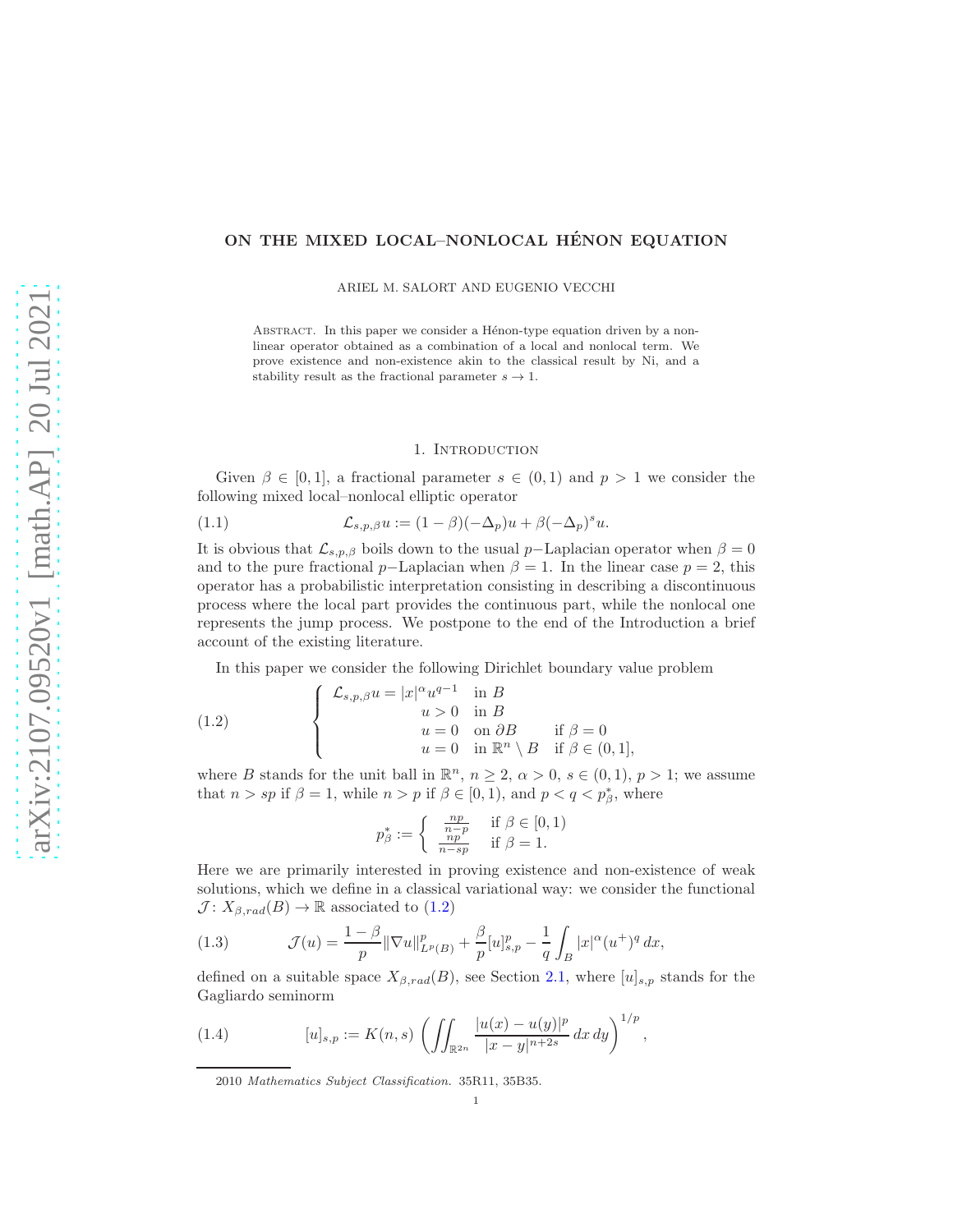<span id="page-1-0"></span>where  $K(n, s)$  is a positive constant, depending only on n and s, such that  $[u]_{s,p}^p \to$  $\|\nabla u\|_p^p$  as  $s \to 1$ , see e.g. [\[7\]](#page-19-0).

Clearly,  $\mathcal J$  is class  $C^1$  and its Frechét derivative is given by the expression

$$
\langle \mathcal{J}'(u), v \rangle = (1 - \beta) \int_B \|\nabla u\|^{p-2} \langle \nabla u, \nabla v \rangle dx
$$
  
+  $\beta K(n, s) \iint_{\mathbb{R}^{2n}} \frac{|u(x) - u(y)|^{p-2} (u(x) - u(y))(v(x) - v(y))}{|x - y|^{n + sp}} dx dy$   
-  $\int_B |x|^{\alpha} (u^+)^{q-1} v dx$ 

for all  $v \in X_{\beta,rad}(B)$ . Therefore, any critical point of  $\mathcal J$  is a weak solution of [\(1.2\)](#page-0-0).

Obviously, when  $\beta = 0$  and  $p = 2$ , problem [\(1.2\)](#page-0-0) boils down to the classical Hénon equation introduced in [\[29\]](#page-20-0) to model spherically symmetric stellar clusters. The literature related to this famous equation is huge and encompasses several interesting lines of research in Nonlinear Analysis, including existence of solutions, nonexistence, multiplicity and finer qualitative properties of solutions. Here we do not aim at providing a complete and fully detailed list of references, but rather we limit ourselves in mentioning the papers which are closely related to the content of this note. Our main interest is to extend a classical result in [\[32\]](#page-20-1), where Ni noticed that the presence of the term  $|x|^{\alpha}$  was modifying the problem enough to increase the range of powers of u for which a solution exists, in this way presenting a quite different scenario with respect to the case  $\alpha = 0$ . Indeed, he was able to show that in there is a weak solution for  $2 < q < \frac{2n+2\alpha}{n-2} = 2^* + \frac{2\alpha}{n-2}$ , so going beyond the classical nonexistence threshold 2<sup>∗</sup> related to the critical Sobolev embedding. Interestingly, due to the method for proving such existence, Ni was also able to get radiality of such a solution. Indeed, that solution is of Mountain Pass type, exploiting the Radial Lemma of Strauss and the compactness of radial Sobolev functions. This fact is noteworthy because the term  $|x|^\alpha$  prevents from applying the symmetry results due to Gidas-Ni-Nirenberg already in the pure local case, and so even more in the mixed case, where similar qualitative results have been recently proved in [\[4\]](#page-19-1). Actually, already in the pure local case, in [\[38\]](#page-21-0) it was proved that there is a sort of *critical threshold* for the parameter  $\alpha$  beyond which there exist non-radial ground states.

Following the result of Ni, there have been several extension of it to different operators. Let us briefly recall them. The case of the p−Laplacian was treated in [\[31\]](#page-20-2) for  $p > 1$  while the purely linear nonlocal case (i.e.,  $\beta = 1$  and  $p = 2$ ) was addresses in [\[37\]](#page-21-1) , where it was proved that for  $1 < 2s < n$  and  $q < \frac{2n+2\alpha}{n-2s}$ , there exists a positive weak solution for [\(1.2\)](#page-0-0). The critical case  $q = 2^*_{s,\alpha}$  was studied in [\[2\]](#page-19-2). To the best of our knowledge, the pure nonlocal and nonlinear case (i.e.  $\beta = 1$ ) and  $p \neq 2$ ) has not be covered so far: this is the main reason why we choose the operator in [\(1.1\)](#page-0-1), so to get existence and non-existence of solutions for both the nonlocal nonlinear case as well as mixed local-nonlocal combinations.

Before stating our results, let us introduce a further threshold quantity which will play a major role in the following:

(1.5) 
$$
p_{\beta,\alpha}^* := \begin{cases} \frac{np + \alpha p}{n - p} & \text{if } \beta \in [0,1) \\ \frac{np + \alpha p}{n - sp} & \text{if } \beta = 1. \end{cases}
$$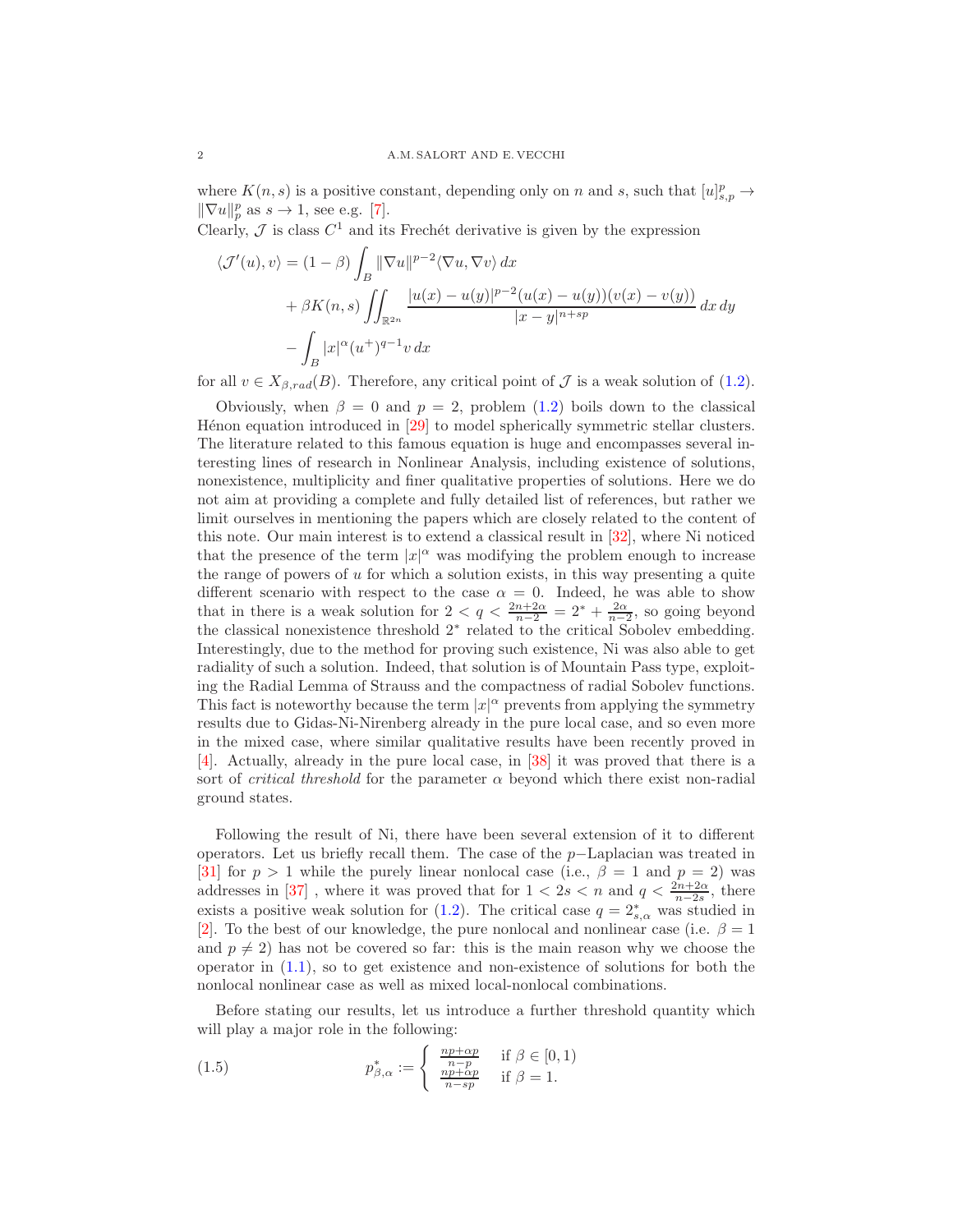<span id="page-2-6"></span>Our first results concern the range of existence and non-existence of weak solutions to  $(1.2)$ .

<span id="page-2-3"></span>**Theorem 1.1.** Let  $\alpha > 0$ ,  $p > 1$  and  $s \in (0, 1)$  be such that

<span id="page-2-0"></span> $p < n$  when  $\beta \in [0, 1)$ ,  $sp < n$  when  $\beta = 1$ .

*Then for all*  $p < q < p^*_{\beta,\alpha}$  *there exists a positive weak solution*  $u \in X_{\beta,rad}(B)$  *to* [\(1.2\)](#page-0-0)*.*

*Moreover, we have that*  $u \in L^{\infty}(B)$  *for*  $\beta \in [0,1)$  *when*  $0 < s < 1 < p < q < p_{\beta,\alpha}^*$ such are that  $p < n$  and

(1.6) 
$$
\alpha > \max\left\{0, (q-1)\left(\frac{n}{p}-1\right)-p\right\},\,
$$

*and for*  $\beta = 1$  when  $0 < s < 1 < p < q < p^*_{\beta,\alpha}$  are such that  $sp < n$  and

(1.7) 
$$
\alpha > \max\left\{0, (q-1)\left(\frac{n}{p} - s\right) - sp\right\},\,
$$

*or for all*  $\alpha > 0$  *when*  $1 < p < q < p^*_{\beta,\alpha}$  *are such that*  $sp < n$  *and the range for s is* 

(1.8) 
$$
0 < s < \frac{n}{p} \frac{q-1}{p+q-1}.
$$

<span id="page-2-4"></span>**Theorem 1.2.** *Let*  $\alpha > 0$ ,  $p > 1$  *and*  $s \in (0,1)$  *be such that* 

<span id="page-2-2"></span><span id="page-2-1"></span> $p < n$  *when*  $\beta \in [0, 1)$ ,  $sp < n$  *when*  $\beta = 1$ .

*Then for all*  $q > p_{\beta,\alpha}^*$  *problem* [\(1.2\)](#page-0-0) *has no solutions*  $u \in X_\beta(B) \cap W^{1,r}(B) \cap L^\infty(B)$ *, for some*  $r > 1$ *.* 

*In particular, there are no positive weak solutions to* [\(1.2\)](#page-0-0) *for*

- $\beta \in [0, 1)$  when  $p < n$  and  $(1.6)$  holds;
- $\beta = 1$  when  $sp < n$  and [\(1.7\)](#page-2-1) holds, or when  $\alpha > 0$  and [\(1.8\)](#page-2-2) holds.

The proof of Theorem [1.1](#page-2-3) follows the scheme introduced by Ni in [\[32\]](#page-20-1). To this aim, we need several ingredients, like a proper version of the Radial Lemma (see Section [2.3\)](#page-5-0) and compactness of the embeddings of the appropriate radial Sobolev spaces. The proof of Theorem [1.2](#page-2-4) is heavily based on a previous non-existence result by Ros–Oton and Serra [\[34\]](#page-20-3). In order to apply it, we have to prove a regularity result of independent interest, namely Theorem [2.4,](#page-7-0) where we show the boundedness of weak solutions of

$$
\begin{cases} \mathcal{L}_{s,p,\beta}u = f & \text{in } \Omega, \\ u = 0 & \text{in } \mathbb{R}^n \setminus \Omega, \end{cases}
$$

when  $f \in L^r(\Omega)$  with  $r > \frac{n}{p}$ .

Our next result establishes the stability of solutions of uniformly bounded solutions of  $(1.2)$  as  $s \nearrow 1$ .

<span id="page-2-5"></span>**Theorem 1.3.** Let  $\beta \in (0,1]$ *. Let*  $p > 1$  *and*  $s_k \in (0,1)$  *be such that*  $s_k p < n$  *and*  $s_k \to 1$  *as*  $k \to +\infty$ *. Given*  $p < q < p^*_{\beta,\alpha}$ *, let*  $u_k \in X_{\beta,rad}(B)$  *be a solution of* [\(1.2\)](#page-0-0) *such that*

$$
\sup_{k\in\mathbb{N}}\|u_k\|_{\beta}<+\infty.
$$

*Then, every accumulation point* u of  $\{u_k\}_{k\in\mathbb{N}}$  *in the L<sup>p</sup>*(*B*)*-topology is a weak solution of*  $(1.2)$  *with*  $\beta = 0$ *.*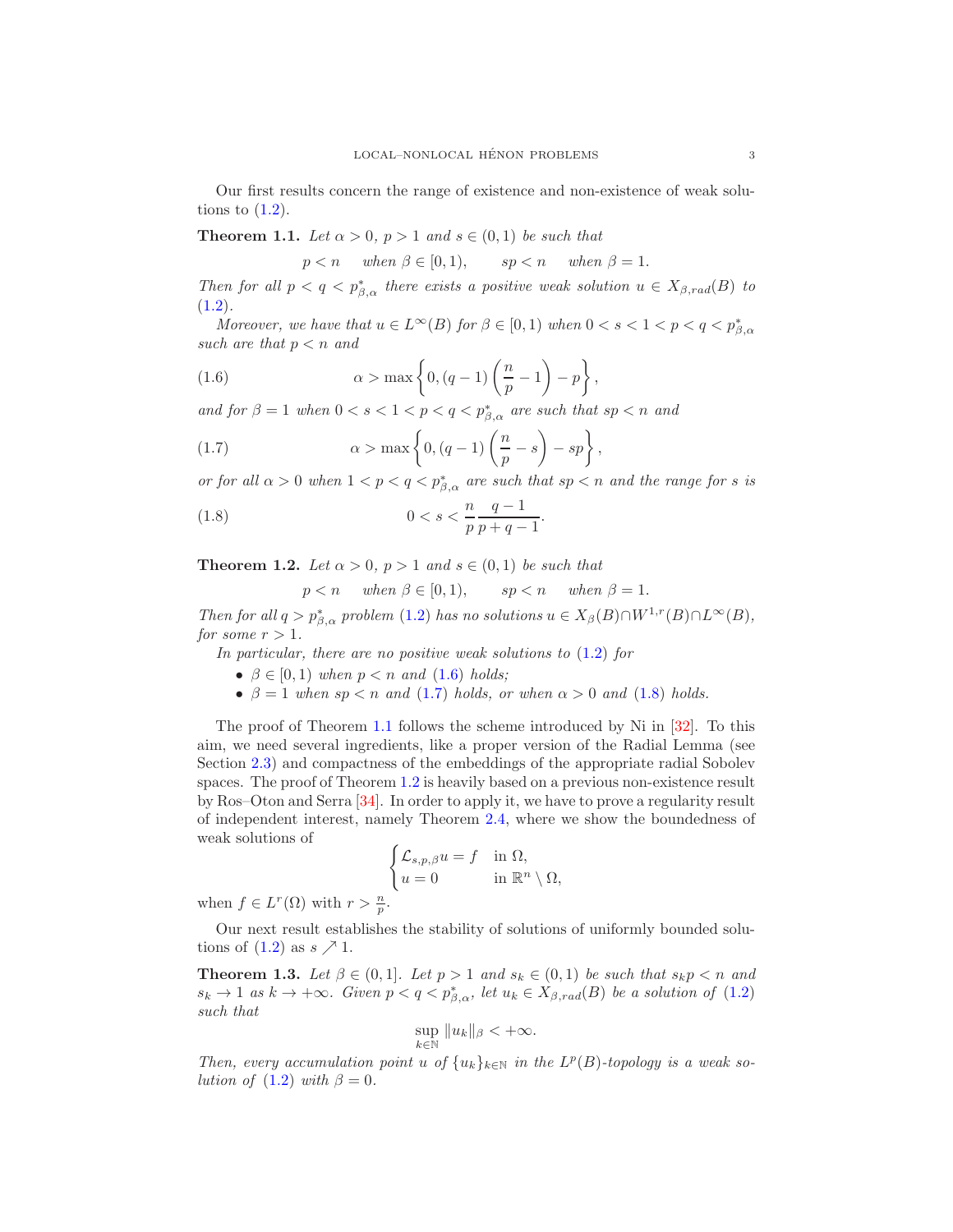<span id="page-3-1"></span>Since the β-norm of weak solutions to  $(1.2)$  can be bounded uniformly on s (see Remark [3.3\)](#page-12-0), we immediately obtain the following consequence.

**Corollary 1.4.** Let  $\beta \in (0,1]$ *. Let*  $p > 1$  *and*  $s_k \in (0,1)$  *be such that*  $s_k p < n$  *and*  $s_k \to 1$  *as*  $k \to +\infty$ *. Given*  $p < q < p^*_{\beta,\alpha}$ *, let*  $u_k \in X_{\beta,rad}(B)$  *be a weak solution of* [\(1.2\)](#page-0-0)*. Then*

$$
u_k \to u \text{ strongly in } L^p(B) \text{ as } k \to \infty
$$

*where*  $u \in X_{\beta,rad}(B)$  *is a solution of*  $(1.2)$  *with*  $\beta = 0$ *.* 

We remark that, since the above convergence implies in particular that  $u_k \to u$ a.e., the limit function u is actually radial.

Our last result extend the result of Smets, Willem and Su to the *linear* mixed case, showing the possibly intuitive fact that coupling a nonlocal part with the local one still allows for non-radial solutions to [\(1.2\)](#page-0-0).

<span id="page-3-0"></span>**Theorem 1.5.** *Given*  $n \geq 3$  *and*  $0 \leq \beta < 1$ *, then for any*  $2 + \beta < q < 2^*$ *, there exists*  $\alpha^* > 0$  *such that no ground state of* [\(1.2\)](#page-0-0) *with*  $p = 2$  *is radial, provided*  $\alpha > \alpha^*$ .

We want to stress that the proof exploits several relations between the local and nonlocal terms and is heavily based on the original proof in [\[38\]](#page-21-0) in the linear case. This is the reason why the pure nonlocal case is actually not covered by our result.

We want close this Introduction spending a few words regarding the existing literature: as far as we know, Fonduun [\[23\]](#page-20-4) was the first who proved bounds for the heat kernel associated to  $(1.1)$  for  $p = 2$ , a Harnack inequality and a regularity theorem for *mixed local-nonlocal harmonic* functions. A few years later, in [\[10\]](#page-20-5) the authors proved Harnack estimates in the linear case. Further regularity results for  $p = 2$  are contained in [\[3\]](#page-19-3), where the authors prove local  $H^{k+2}$  estimates and several maximum principles. Qualitative properties of solutions of semilinear equations in the spirit of the classical results by Gidas, Ni and Nirenberg have been proved in [\[4\]](#page-19-1), while a quantitative version of a Faber-Krahn inequality has been proved in [\[5\]](#page-19-4). We refer also to [\[28\]](#page-20-6) for related results. Recently, the nonlinear operator [\(1.1\)](#page-0-1) has also been considered: in [\[9\]](#page-20-7) the authors considered an eigenvalue problem for a system of local-nonlocal operators and studied the asymptotics as  $p \to +\infty$ . In a similar spirit, in [\[13\]](#page-20-8) the authors considered a nonlinear equation with concaveconvex right hand side. We also quote [\[6\]](#page-19-5) where the authors considered a nonlinear version of the famous Brezis-Oswald problem, and [\[24,](#page-20-9) [26\]](#page-20-10) where the authors proved regularity results and studied *mixed Sobolev inequalities* and quasilinear singular problems in the spirit of Boccardo and Murat. We finally mention [\[17\]](#page-20-11) for a first study of such operators with (nonlocal) Neumann boundary conditions. We want also to remind that there is a pretty active line of research dealing with evolution equations having the operator  $(1.1)$  as elliptic part: we refer e.g. to [\[18,](#page-20-12) [25\]](#page-20-13) and to [\[19\]](#page-20-14) where such operators are used to propose a model to describe the diffusion of a biological population living in an ecological niche and subject to both local and nonlocal dispersals. Finally, we want to mention that several papers, see e.g. [\[11,](#page-20-15) [15,](#page-20-16) [20,](#page-20-17) [27\]](#page-20-18), have also investigated the coupling of a local operator with a nonlocal and nonsingular one having a different kernel with respect to the one considered in the present note.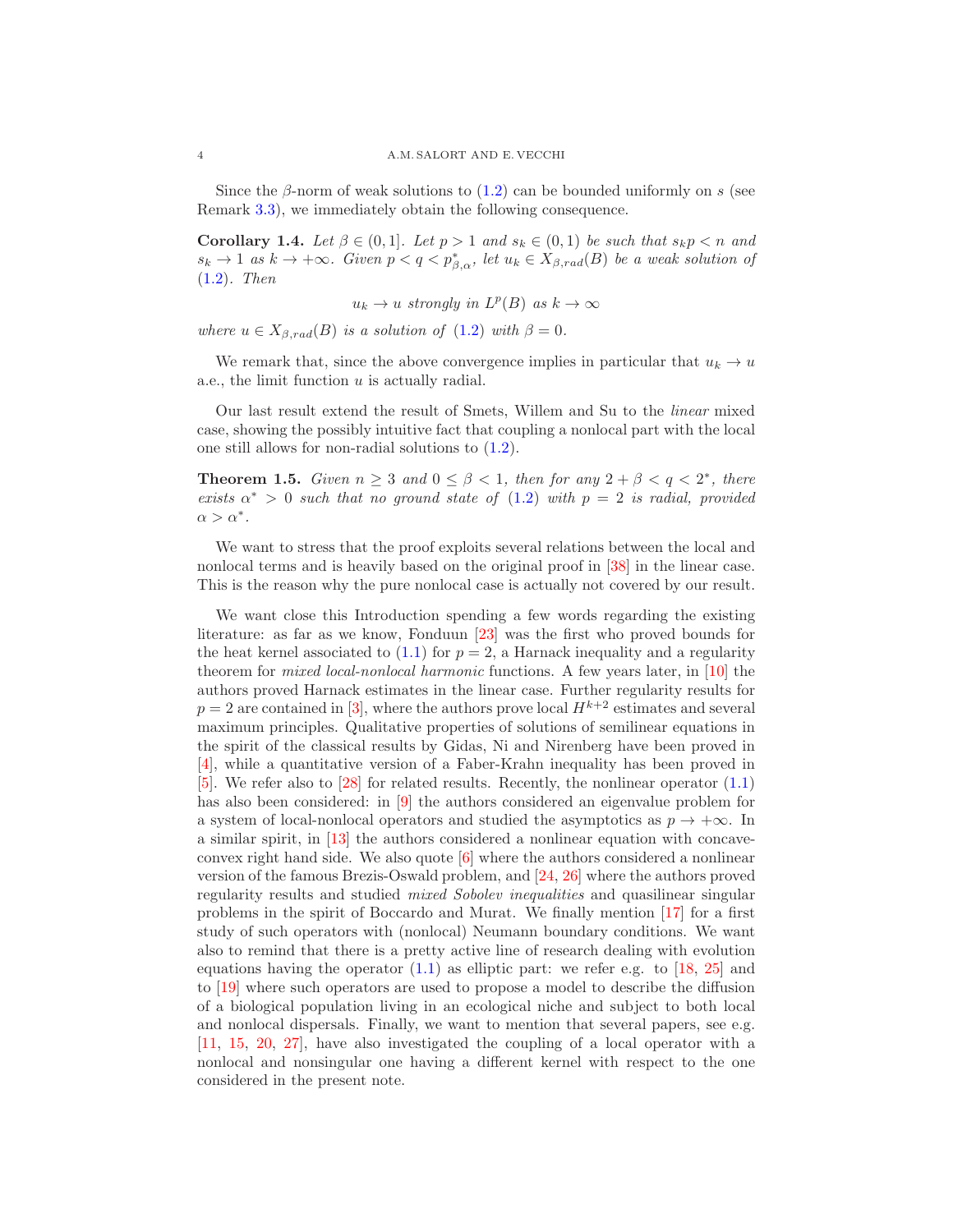<span id="page-4-3"></span>The paper is organized as follows: in Section [2](#page-4-1) we collect all the preliminaries needed to prove our results. In particular, we introduce the functional and variational setting to study [\(1.2\)](#page-0-0), we collect the different versions of the radial Lemma needed for our purposes and we prove the boundedness of the solutions. In Section [3](#page-11-0) we prove Theorem [1.1](#page-2-3) and Theorem [1.2,](#page-2-4) while the proof of Theorem [1.3](#page-2-5) is postponed to Section [4.](#page-14-0) In Section [5](#page-16-0) we prove Theorem [1.5.](#page-3-0) Finally, we add a brief Appendix [A](#page-19-6) where we recall the classical Mountain Pass Lemma and a few other classical results used along the paper.

## 2. Preliminaries

<span id="page-4-1"></span><span id="page-4-0"></span>2.1. Function spaces. Problem [\(1.2\)](#page-0-0) is the local-nonlocal and nonlinear counter-part of the Hénon problem studied in the celebrated paper by Ni [\[32\]](#page-20-1). As already mentioned in the Introduction, the problem has to be settled in the proper function space, which we consider to be

(2.1) 
$$
X_{\beta}(B) := \begin{cases} W_0^{1,p}(B) & \text{if } \beta = 0 \\ X_p(B) & \text{if } \beta \in (0,1) \\ W_0^{s,p}(B) & \text{if } \beta = 1, \end{cases}
$$

where  $W_0^{1,p}(B)$  is the classical Sobolev space whose functions have null trace on the boundary of B, while for  $\beta = 1$  we have the classical fractional Sobolev space

(2.2) 
$$
W_0^{s,p}(B) := \{u \in W^{s,p}(\mathbb{R}^n) : u = 0 \text{ in } \mathbb{R}^n \setminus B\}.
$$

Concerning the *true* mixed local-nonlocal case, i.e. for  $\beta \in (0,1)$ , the space  $X_p(B)$ has been introduced in [\[6\]](#page-19-5) for more general open sets  $\Omega \subset \mathbb{R}^n$  with  $C^1$ -smooth boundary. Nevertheless, to simplify the reading, we recall its precision definition in our specific case:

(2.3) 
$$
X_p(B) := \{ u \in W^{1,p}(\mathbb{R}^n) : u \equiv 0 \text{ a.e. on } \mathbb{R}^n \setminus B \}.
$$

Since  $\partial B$  is smooth, we can identify  $X_p(B)$  with the space  $W_0^{1,p}(B)$  in the following sense: denoting by  $\mathbf{1}_B$  the indicator function of the ball B, we have that

(2.4) 
$$
u \in W_0^{1,p}(B) \iff u \cdot \mathbf{1}_B \in X_p(B).
$$

Therefore, in what follows we will always identify a function  $u \in W_0^{1,p}(B)$  with  $\hat{u} := u \cdot \mathbf{1}_B \in X_p(B)$ , obtained as a zero-extension outside of B. We further notice

that by the Poincaré inequality and  $(2.4)$ , we get that the quantity

<span id="page-4-2"></span>
$$
||u||_{X_p} := \left(\int_B ||\nabla u||^p dx\right)^{1/p}, \qquad u \in X_p(B),
$$

endows  $X_p(B)$  with a structure of real Banach space, which is actually isometric to  $W_0^{1,p}(B)$ . We briefly list a couple of useful properties that hold true:

- (i)  $X_p(B)$  is separable and reflexive (being  $p > 1$ );
- (ii)  $C_0^{\infty}(B)$  is dense in  $X_p(B)$ .

Summarizing, we will denote

(2.5) 
$$
||u||_{\beta} := \begin{cases} ||\nabla u||_{L^p(B)} & \text{if } \beta \in [0,1) \\ [u]_{s,p} & \text{if } \beta = 1. \end{cases}
$$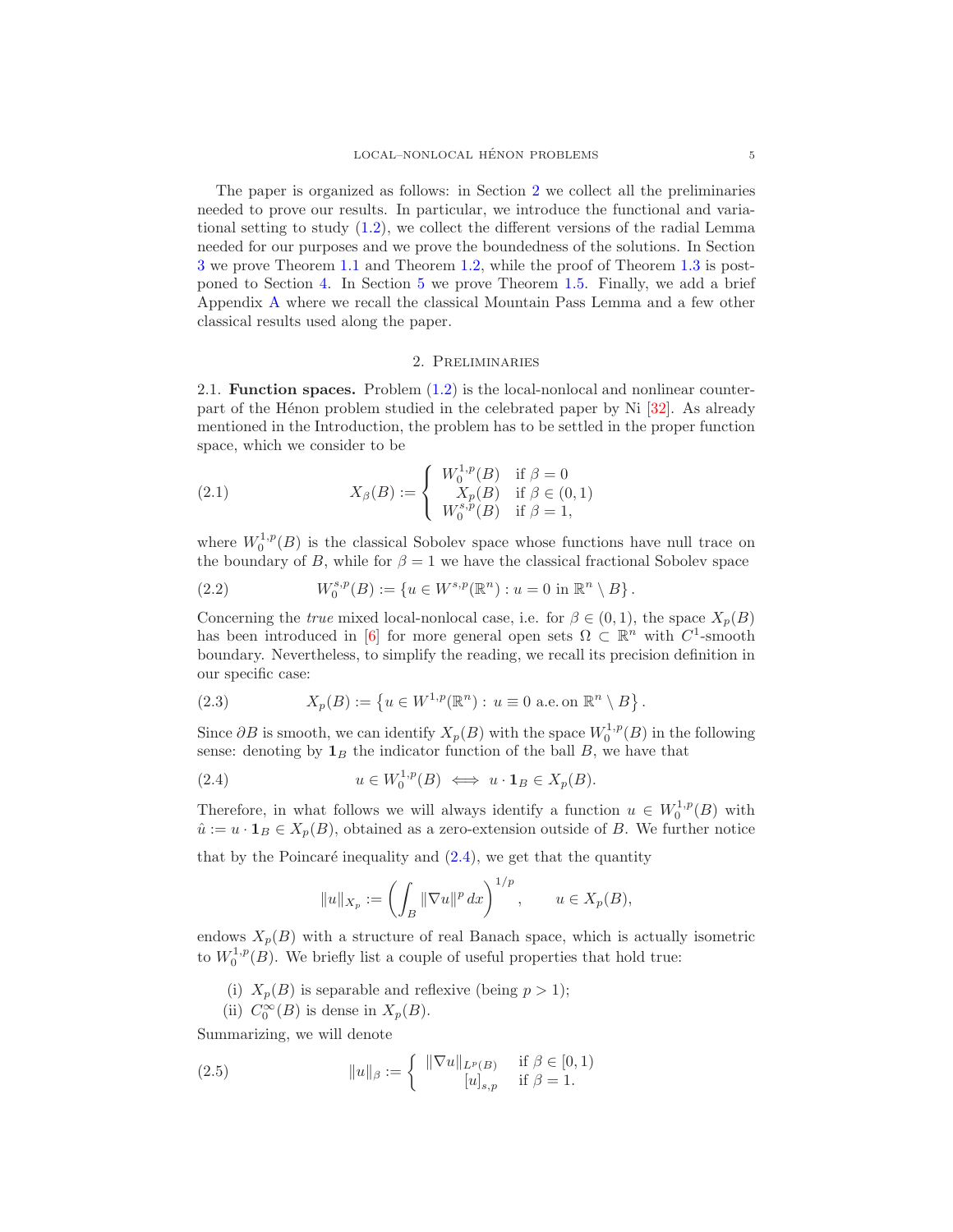Finally, since we are mainly interested in proving results related to radial functions, we introduce the following subspaces:

(2.6) 
$$
X_{\beta,rad}(B) := \{u \in X_{\beta}(B) : u \text{ is radial}\}.
$$

2.2. The local-nonlocal operator. Given  $\beta \in [0,1]$ , a fractional parameter  $s \in$  $(0, 1)$  and  $p > 1$  the mixed local–nonlocal elliptic operator

$$
\mathcal{L}_{s,p,\beta}u := (1-\beta)(-\Delta_p)u + \beta(-\Delta_p)^s u
$$

is well defined between  $X_{\beta}(B)$  and its dual space  $X_{\beta}^*(B)$  and the following representation formula holds:

$$
\langle \mathcal{L}_{s,p,\beta} u, v \rangle = (1 - \beta) \int_B |\nabla u|^{p-2} \langle \nabla u, \nabla v \rangle dx
$$
  
+  $\beta K(n,s) \int_{\mathbb{R}^{2n}} \frac{|u(x) - u(y)|^{p-2} (u(x) - u(y))(v(x) - v(y))}{|x - y|^{n+sp}} dx dy$ 

for any  $v \in X_\beta(\mathbb{R}^n)$ .

Therefore, we say that  $u \in X_\beta(B)$  is a *weak solution* of [\(1.2\)](#page-0-0) if

$$
\langle \mathcal{L}_{s,p,\beta} u, v \rangle = \int_B |x|^\alpha u^{q-1} v \, dx \qquad \text{for all } v \in X_\beta(B).
$$

Observe that with this notation we have

<span id="page-5-2"></span>(2.7) 
$$
\langle \mathcal{L}_{s,p,\beta} u, v \rangle = \langle \mathcal{J}'(u), v \rangle + \int_{\Omega} |x|^{\alpha} u^{q-1} v \, dx \quad \text{for all } v \in X_{\beta}(B).
$$

<span id="page-5-3"></span>*Remark* 2.1. Given  $u, v \in X_\beta(B)$ , by Hölder's inequality

$$
\langle \mathcal{L}_{s,p,\beta} u, v \rangle \le (1 - \beta) \left( \int_B (|\nabla u|^{p-1})^{p'} dx \right)^{\frac{1}{p'}} \left( \int_B |\nabla v|^p \right)^{\frac{1}{p}} + \beta K(n,s) \left( \iint_{\mathbb{R}^{2n}} \left( \frac{|u(x) - u(y)|^{p-1}}{|x - y|^{\frac{n+sp}{p'}}} \right)^{p'} dx dy \right)^{\frac{1}{p'}} \left( \iint_{\mathbb{R}^{2n}} \frac{|v(x) - v(y)|^p}{|x - y|^{n+sp}} dx dy \right)^{\frac{1}{p}} = (1 - \beta) \|\nabla u\|_{L^p(\mathbb{R}^n)}^{p-1} \|\nabla v\|_{L^p(\mathbb{R}^n)} + \beta [u]_{s,p}^{p-1}[v]_{s,p}.
$$

This relation together with [\[14,](#page-20-19) Proposition 2.2] gives that

 $\langle \mathcal{L}_{s,p,\beta}u, v \rangle \leq C ||u||_{\beta}^{p-1} ||v||_{\beta}$  for all  $u, v \in X_{\beta}(B)$  and for every  $\beta \in [0,1]$ .

Therefore, in light of Proposition [A.4,](#page-19-7) Ls,p,β satisfies the so-called (S)*-property* of compactness (see Definition [A.3\)](#page-19-8).

<span id="page-5-0"></span>2.3. Radial Lemma. In [\[39\]](#page-21-2), Strauss shed some light on the relation between the regularity and the decay of a Sobolev function in  $H^1(\mathbb{R}^n)$ . In particular, he proved a nowadays famous pointwise inequality, often referred to as *Strauss' Radial Lemma*, which reads as follows: let  $n \geq 2$  and let  $u \in H_{rad}^1(\mathbb{R}^n)$ , then

<span id="page-5-1"></span>
$$
(2.8) \t |u(x)| \le C(n)|x|^{(1-n)/2} \left\{ ||u||_{L^2(\mathbb{R}^n)}^{1/2} ||\nabla u||_{L^2(\mathbb{R}^n)}^{1/2} \right\}, \text{ for a.e. } x \in \mathbb{R}^n.
$$

It is also possible to prove that there exists a radial function  $\tilde{u}$  which coincides almost everywhere with  $u$  and that it is continuous outside of the origin. The inequality [\(2.8\)](#page-5-1) plays a crucial role in proving compact embeddings. According to [\[30,](#page-20-20) Remark I.3], the above inequality holds replacing the exponent of  $|x|$  with  $-\alpha + \frac{2-n}{n}$  for every  $\alpha \in [0, \frac{1}{2}]$ . Now, the case  $\alpha = 0$  gives back the exponent found

<span id="page-5-4"></span>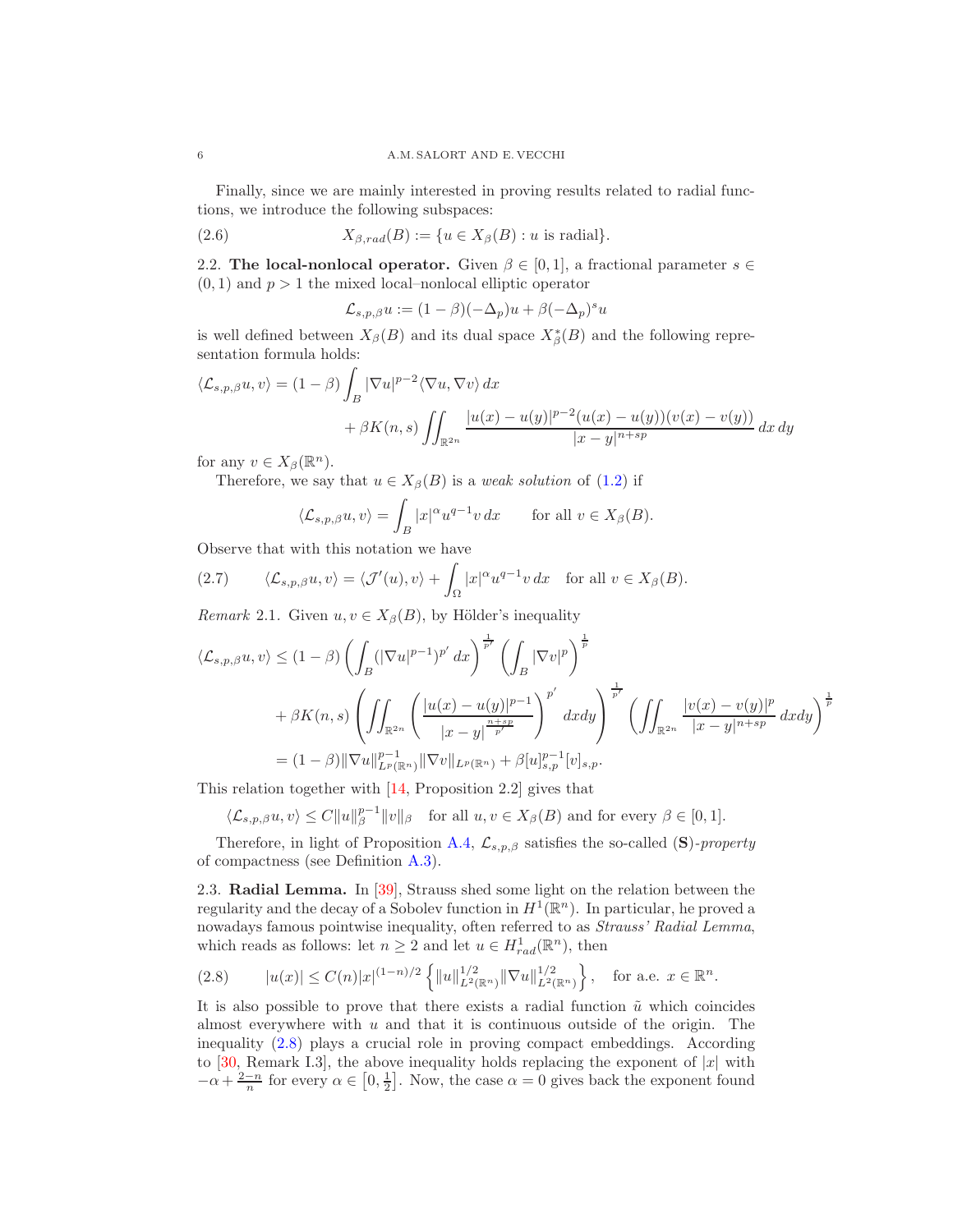<span id="page-6-3"></span>by Ni in [\[32\]](#page-20-1), where he was dealing with radial functions in  $H_0^1(B)$ . The nonlinear case is treated in [\[30\]](#page-20-20), where Lions proved the following: let  $n \ge \max\{2, p\}$  and let  $u \in H_{rad}^{1,p}(\mathbb{R}^n)$ , then,

$$
(2.9) \t |u(x)| \le C(n,p)|x|^{-\gamma} \left{\|u\|_{L^p(\mathbb{R}^n)}^{(p-1)/p} \|\nabla u\|_{L^p(\mathbb{R}^n)}^{1/p}\right\}, \text{ for a.e. } x \in \mathbb{R}^n,
$$

for every  $\gamma = \frac{n}{p} - \delta$ , where  $\delta \in \left[\frac{1}{p}, 1\right]$ . The case  $\delta = 1$  gives the analogous of [\[32\]](#page-20-1) for a general  $p \neq 2$ .

For the nonlocal case, we refer to [\[12\]](#page-20-21) in the linear case (see also [\[37\]](#page-21-1)), and [\[36\]](#page-21-3) for the case  $p \neq 2$ .

In order to simplify the readability, we list below the variants of the Strauss' Lemma needed for our purposes. We start from the pure nonlocal case.

<span id="page-6-2"></span>**Lemma 2.2** ([\[36\]](#page-21-3)). Let  $p > 1$  with  $1 \leq sp \leq n$ . Then there exists  $C > 0$  with

 $|u(x)| \leq C |x|^{s-\frac{n}{p}} ||u||_{W^{s,p}(\mathbb{R}^n)}$ 

*for every*  $u \in W_{rad}^{s,p}(\mathbb{R}^n)$  *and for a.e.*  $0 < |x| \leq 1$ *.* 

In the mixed case, the radial lemma can be stated as follows:

<span id="page-6-1"></span>**Lemma 2.3.** *Let*  $p \geq 1$  *and let*  $n \geq \max\{2, p\}$ *. Then, for every radial function*  $u \in X_{p,rad}(B)$ , there exists a positive constant  $C = C(n, p, \Omega) > 0$  such that

<span id="page-6-0"></span>
$$
(2.10) \t |u(x)| \leq C|x|^{1-\frac{n}{p}} \|\nabla u\|_{L^p(B)}, \text{ for a.e. } 0 < |x| \leq 1.
$$

*Proof.* We first notice that by the very definition of the (radial) Sobolev space  $X_{p,rad}(B)$ , and thanks to the regularity of  $\partial B$ , it actually holds that  $u \in W^{1,p}(\mathbb{R}^n)$ . Therefore, we can apply [\[30,](#page-20-20) Lemma II.1, Remark II.3], finding that

$$
(2.11) \t |u(x)| \leq C(n,p)|x|^{(p-n)/p} \left\{ ||u||_{L^p(\mathbb{R}^n)}^{(p-1)/p} ||\nabla u||_{L^p(\mathbb{R}^n)}^{1/p} \right\}, \text{ for a.e. } x \in \mathbb{R}^n.
$$

In particular, the latter holds for a.e.  $0 < |x| \leq 1$ . Now, it suffices to notice that

(2.12) 
$$
||u||_{L^{p}(\mathbb{R}^{n})} = ||u||_{L^{p}(B)} \leq C(n, p, \Omega) ||\nabla u||_{L^{p}(B)} \quad \text{(Poincaré inequality)}
$$

$$
\leq C(n, p, \Omega) ||\nabla u||_{L^{p}(\mathbb{R}^{n})}.
$$

Now,  $(2.10)$  easily follows.

It remains the pure local case corresponding to  $\beta = 0$ . As for the considerations made on the space  $X_p(B)$ , thanks to the regularity of  $\partial B$ , we can *reverse* the identification of  $X_p(B)$  with  $W_0^{1,p}(B)$  and use Lemma [2.3](#page-6-1) also in the case  $\beta = 0$ .

We stress that the radial Strauss-Ni's Lemmas presented before are the key ingredients for the validity of the Palais-Smale condition.

2.4. Boundedness. We want now to discuss the boundedness of the weak solutions of [\(1.2\)](#page-0-0). In the case  $\beta \in [0, 1)$ , we start with a *general theorem* of classical flavor whose proof is an adaptation of the classical method by Stampacchia. This approach has been already extended to the purely nonlocal setting, see e.g. the proof of Proposition 9 in [\[35\]](#page-20-22) and of Theorem 2.3 in [\[16\]](#page-20-23), and even to the *linear* mixed localnonlocal case in [\[3\]](#page-19-3). Nevertheless, we will show all the details in order to make the paper self-contained.

In the purely nonlocal case  $\beta = 1$ , we refer to [\[8,](#page-19-9) Theorem 3.1].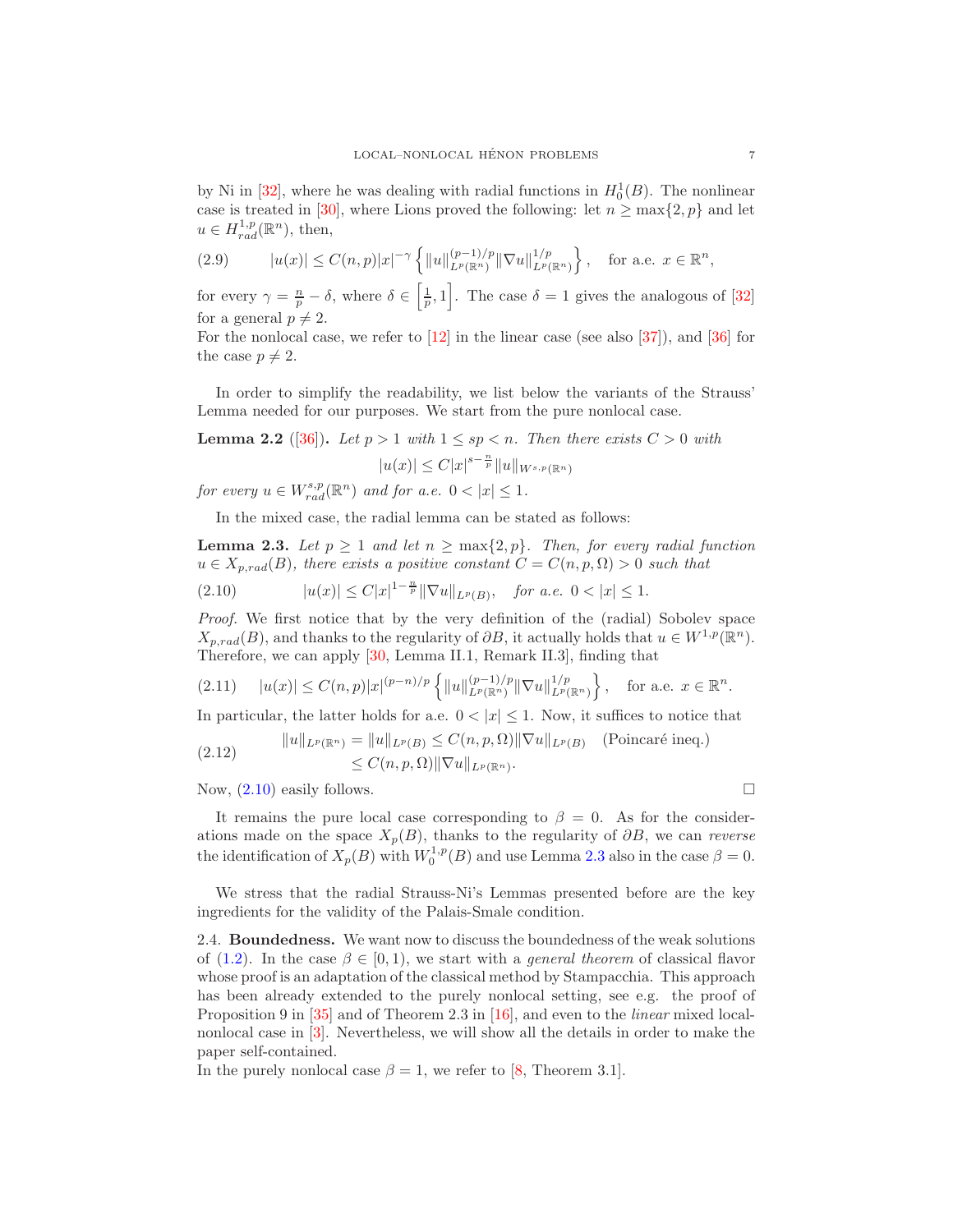<span id="page-7-6"></span><span id="page-7-0"></span>**Theorem 2.4.** *Assume that*  $n \geq 3$  *and that*  $\beta \in [0,1]$ *. Let*  $f \in L^r(\Omega)$ *, with*  $1 < p < n$ ,  $r > n/p$ , and assume that there exists the weak solution  $u_f \in X_\beta(\Omega)$  of

(2.13) 
$$
\begin{cases} \mathcal{L}_{s,p,\beta}u = f & \text{in } \Omega, \\ u = 0 & \text{in } \mathbb{R}^n \setminus \Omega. \end{cases}
$$

*Then,*  $u_f \in L^{\infty}(\mathbb{R}^n)$ *.* 

*Proof of Theorem [2.4.](#page-7-0)* We note first that the case  $\beta = 0$  which corresponds to the purely local case is already well-known.

Let  $\delta > 0$  be a positive number that we will conveniently choose later on. We can certainly assume that  $u_f \neq 0$  else there is nothing to prove. Therefore, we can define the functions

<span id="page-7-5"></span>
$$
(2.14) \quad \tilde{u} := \frac{\delta^{1/p-1} u_f}{\|u_f\|_{L^{p^*}(\Omega)} + \|f\|_{L^r(\Omega)}} \quad \text{and} \quad \tilde{f} := \frac{\delta^{1/p-1} f}{\|u_f\|_{L^{p^*}(\Omega)} + \|f\|_{L^r(\Omega)}},
$$

which satisfy

(2.15) 
$$
\begin{cases} \mathcal{L}_{s,p,\beta}\tilde{u} = \tilde{f} & \text{in } \Omega, \\ \tilde{u} = 0 & \text{in } \mathbb{R}^n \setminus \Omega. \end{cases}
$$

Now, for every  $k \in \mathbb{N}$ , we define the sequence of real numbers  $C_k := 1 - 2^{-k}$  and the auxiliary functions

<span id="page-7-4"></span>
$$
v_k := \tilde{u} - C_k
$$
,  $w_k := (v_k)_+ := \max\{v_k, 0\}$ ,  $U_k := ||w_k||_{L^{p^*}(\Omega)}^p$ .

We notice that, by the Dominated Convergence Theorem,

(2.16) 
$$
\lim_{k \to +\infty} U_k = \lim_{k \to +\infty} ||w_k||_{L^{p^*}(\Omega)}^p = ||(\tilde{u} - 1)_+||_{L^{p^*}(\Omega)}^p.
$$

Also, if we take  $k := 0$ , we see that  $w_0 = (v_0)_+ = (\tilde{u} - C_0)_+ = \tilde{u}_+$ . Now, denoting by  $p^* := \frac{np}{n-p}$  the classical Sobolev critical exponent, we get that

<span id="page-7-3"></span>
$$
(2.17) \tU_0 = \left(\int_{\Omega} w_0^{p^*}(x) dx\right)^{p/p^*} \le \left(\int_{\Omega} \tilde{u}^{p^*}(x) dx\right)^{p/p^*} = \|\tilde{u}\|_{L^{p^*}(\Omega)}^p \le \delta^{p/p-1}.
$$

We will take it conveniently small in what follows. Now, since in  $\mathbb{R}^n \setminus \Omega$  we have that  $v_{k+1} = -C_{k+1} \leq 0$  and thus

$$
w_{k+1}=0,
$$

we get that  $w_{k+1}$  is an admissible test function, so that (2.18)

<span id="page-7-1"></span>
$$
\int_{\Omega} |\nabla \tilde{u}|^{p-2} \langle \nabla \tilde{u}, \nabla w_{k+1} \rangle dx + \iint_{\mathbb{R}^2 n} \frac{|\tilde{u}(x) - \tilde{u}(y)|^{p-2} (\tilde{u}(x) - \tilde{u}(y)) (w_{k+1}(x) - w_{k+1}(y))}{|x - y|^{n+2s}} dx dy
$$
  
= 
$$
\int_{\Omega} w_{k+1}(x) \tilde{f}(x) dx.
$$

We now exploit the fact that the nonlocal part has a positive sign to get rid of it: indeed, for a.e.  $x, y \in \mathbb{R}^n$ , we have (see, e.g., [\[35,](#page-20-22) Lemma 10])

<span id="page-7-2"></span>
$$
|w_{k+1}(x) - w_{k+1}(y)|^2 = |(v_{k+1})_+(x) - (v_{k+1})_+(y)|^2
$$
  
(2.19)  

$$
\leq ((v_{k+1})_+(x) - (v_{k+1})_+(y))(v_{k+1}(x) - v_{k+1}(y))
$$
  

$$
= (w_{k+1}(x) - w_{k+1}(y))(\tilde{u}(x) - \tilde{u}(y)).
$$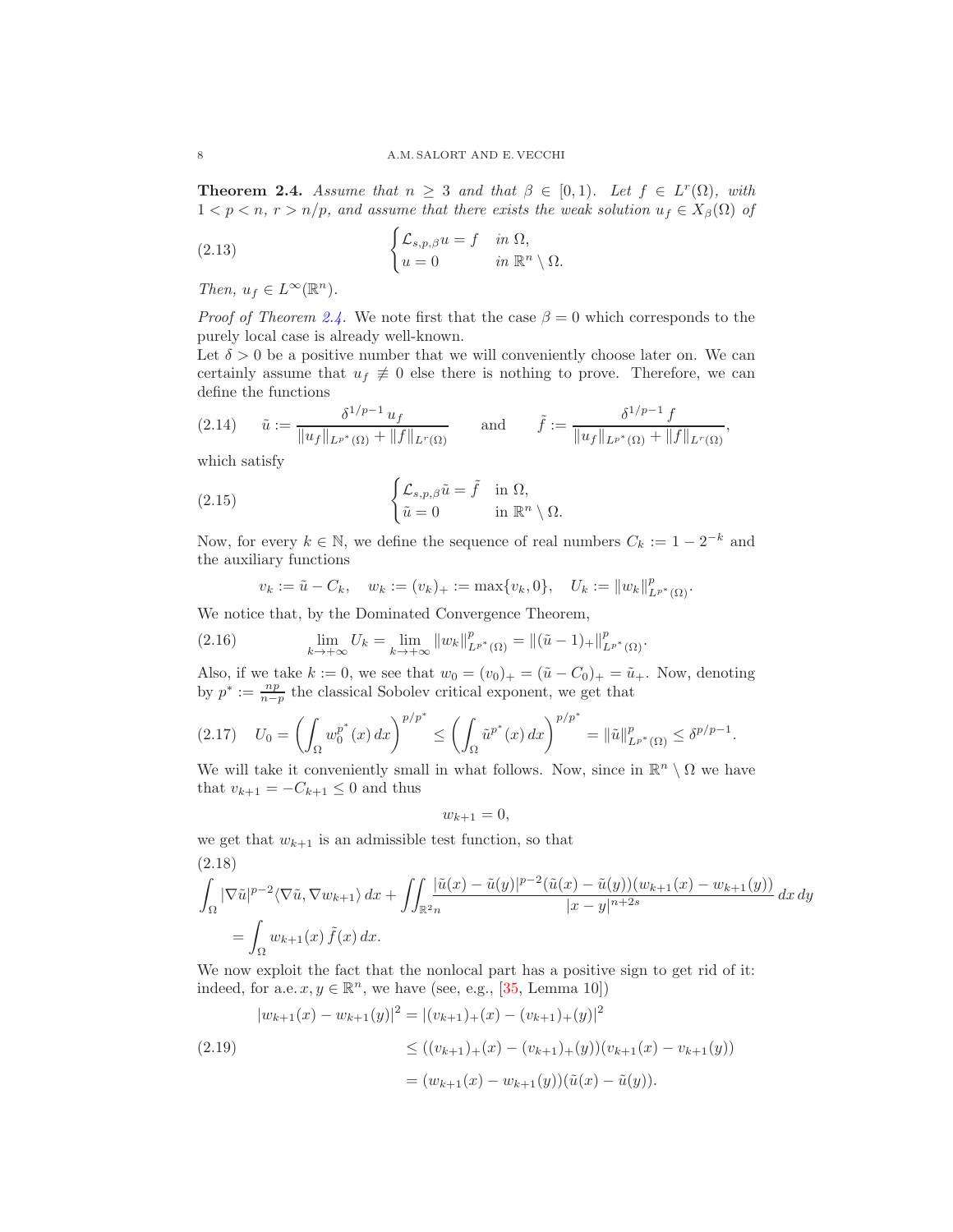Moreover,

$$
\int_{\Omega} |\nabla \tilde{u}(x)|^{p-2} \langle \nabla \tilde{u}(x), \nabla w_{k+1}(x) \rangle dx = \int_{\Omega \cap {\tilde{u}} > C_k} |\nabla \tilde{u}(x)|^{p-2} \langle \nabla \tilde{u}(x), \nabla v_{k+1}(x) \rangle dx
$$

$$
= \int_{\Omega} |\nabla w_{k+1}(x)|^p dx.
$$

From this,  $(2.18)$  and  $(2.19)$  we can infer that

$$
\int_{\Omega} |\nabla w_{k+1}(x)|^p dx \le \int_{\Omega} w_{k+1}(x) \tilde{f}(x) dx.
$$

Hence, by Sobolev Inequality, (2.20)

<span id="page-8-3"></span>
$$
U_{k+1} = \left(\int_{\Omega} |w_{k+1}(x)|^{p^*} dx\right)^{p/p^*} \leq C \int_{\Omega} |\nabla w_{k+1}(x)|^p dx \leq C \int_{\Omega} w_{k+1}(x) |\tilde{f}(x)| dx,
$$

for some  $C > 0$ . Also,  $v_{k+1} \le v_k$  and therefore

$$
(2.21) \t\t w_{k+1} \leq w_k.
$$

Moreover, we observe that

<span id="page-8-1"></span><span id="page-8-0"></span>
$$
w_k = (\tilde{u} - C_k)_+ = \left(\tilde{u} - C_{k+1} + \frac{1}{2^{k+1}}\right)_+ = \left(v_{k+1} + \frac{1}{2^{k+1}}\right)_+,
$$

and, as a result,

$$
(2.22) \qquad \{w_{k+1} > 0\} = \{v_{k+1} > 0\} \subseteq \left\{w_k > \frac{1}{2^{k+1}}\right\}.
$$

We now introduce the following number

<span id="page-8-2"></span>(2.23) 
$$
\tau := p^* \left( p^* - \frac{p^*}{r} - 1 \right)^{-1} < \frac{p^*}{p - 1},
$$

in such a way that

(2.24) 
$$
\frac{1}{p^*} + \frac{1}{r} + \frac{1}{\tau} = 1.
$$

Thanks to the lower bound for  $q$ , we also have that

$$
p^* - \frac{p^*}{r} - 1 > p^* - \frac{p^*}{n/p} - 1 = \frac{np}{n-p} - \frac{p^2}{n-p} - 1 = p - 1,
$$

and it clearly follows from its very definition that

$$
\tau > \frac{p^*}{p^*-1} > 1.
$$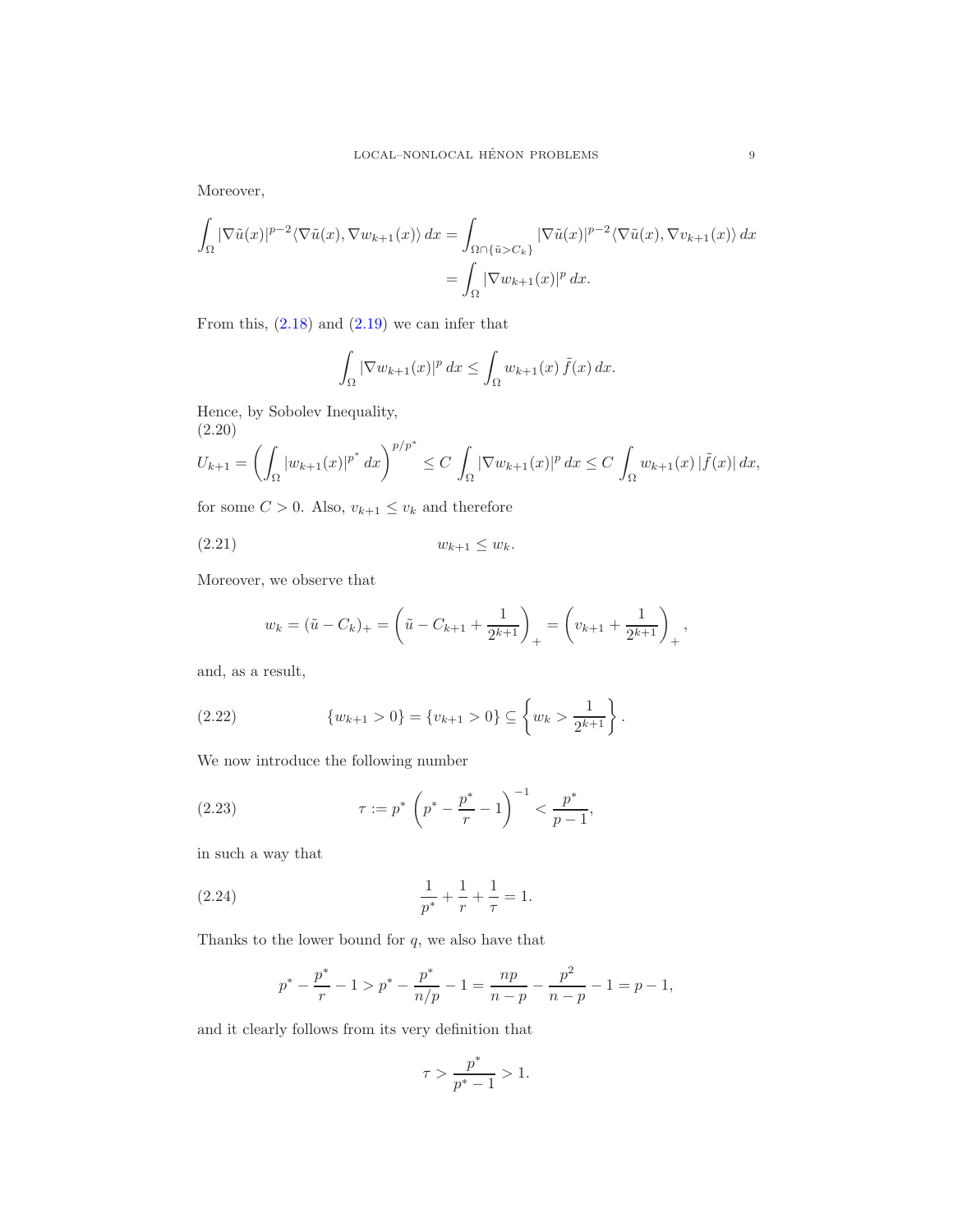From this,  $(2.21)$  and  $(2.22)$ , using Hölder inequality with exponents  $p^*$ , r and  $\tau$ , we get that

<span id="page-9-0"></span>
$$
\int_{\Omega} w_{k+1}(x) |\tilde{f}(x)| dx = \int_{\Omega \cap \{w_{k+1} > 0\}} w_{k+1}(x) |\tilde{f}(x)| dx
$$
  
\n
$$
\leq ||\tilde{f}||_{L^{r}(\Omega)} ||w_{k+1}||_{L^{p^{*}}(\Omega)} |\Omega \cap \{w_{k+1} > 0\}|^{1/\tau}
$$
  
\n(2.25)  
\n
$$
\leq ||w_{k}||_{L^{p^{*}}(\Omega)} \left|\Omega \cap \left\{w_{k} > \frac{1}{2^{k+1}}\right\}\right|^{1/\tau}
$$
  
\n
$$
\leq U_{k}^{1/p} \left(2^{p^{*}(k+1)} \int_{\Omega \cap \{w_{k} > \frac{1}{2^{k+1}}\}} w_{k}^{p^{*}}\right)^{1/\tau}
$$
  
\n
$$
\leq \tilde{C}^{k} U_{k}^{1/p} U_{k}^{p^{*}/(p\tau)},
$$

where  $\tilde{C} > 1$ . We now define

$$
\gamma:=\frac{1}{p}+\frac{p^*}{\tau p},
$$

and, thanks to [\(2.23\)](#page-8-2), we can easily notice that

$$
\gamma > 1,
$$

By  $(2.20)$  and  $(2.25)$ , we can notice that

$$
U_{k+1} \leq \hat{C}^k U_k^{\gamma},
$$

for some  $\hat{C} > 1$ . As a result, recalling [\(2.17\)](#page-7-3) and keeping in mind that  $\delta > 0$  can be taken sufficiently small, we conclude that

$$
\lim_{k \to +\infty} U_k = 0.
$$

This and [\(2.16\)](#page-7-4) give that

$$
\|(\tilde{u}-1)_{+}\|_{L^{p^*}(\Omega)}^p=0,
$$

and therefore  $\tilde{u} \leq 1$ . As a consequence, recalling [\(2.14\)](#page-7-5), for every  $x \in \Omega$ ,

(2.27) 
$$
u_f(x) \le \frac{\|u_f\|_{L^{p^*}(\Omega)} + \|f\|_{L^r(\Omega)}}{\delta},
$$

and this closes the proof.  $\Box$ 

<span id="page-9-2"></span>Corollary 2.5. *Assume that*  $\beta \in [0,1)$ *,*  $0 < s < 1$ *,*  $1 < p < n$  *and let u be a weak solution of* [\(1.2\)](#page-0-0)*. Then*

<span id="page-9-1"></span>(2.28) 
$$
u \in L^{\infty}(\mathbb{R}^n) \quad \text{for every } \alpha > \max\left\{0, (q-1)\left(\frac{n}{p}-1\right)-p\right\}.
$$

*If*  $\beta = 1$ ,  $0 < s < 1$  *is such that*  $1 < sp < n$  *and u is a weak solution of* [\(1.2\)](#page-0-0)*, then*

(2.29) 
$$
u \in L^{\infty}(\mathbb{R}^n) \quad \text{for every } \alpha > \max\left\{0, (q-1)\left(\frac{n}{p} - s\right) - s p\right\}.
$$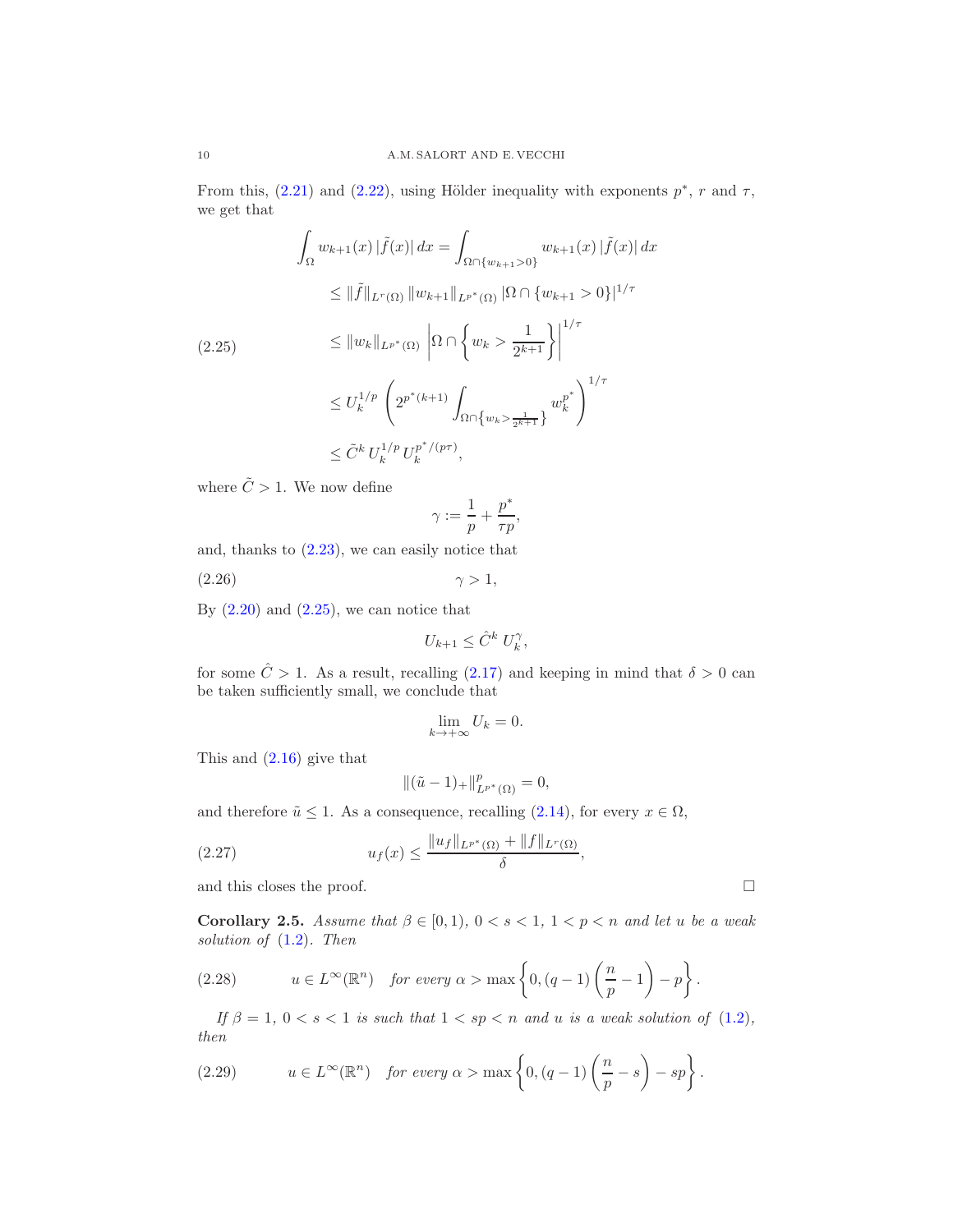<span id="page-10-6"></span>*Proof.* First we notice that if

(2.30) 
$$
r\left(\alpha+\left(1-\frac{n}{p}\right)(q-1)\right)+n>0,
$$

then

<span id="page-10-0"></span>
$$
|x|^\alpha u^{q-1}\in L^r(B).
$$

This follows noticing that, thanks to Lemma [2.3,](#page-6-1) it holds that

<span id="page-10-1"></span>
$$
\int_{B} |x|^{\alpha r} u^{r(q-1)} dx \le C \int_{B} |x|^{\alpha r} |x|^{(q-1)r(p-n)/p} dx.
$$

Now, it is clear that if

(2.31) 
$$
\alpha \ge \left(\frac{n}{p} - 1\right)(q - 1),
$$

then [\(2.30\)](#page-10-0) is trivially satisfied for every  $r > 0$ , in particular for  $r > \frac{n}{p}$ . Therefore the conclusion follows from Theorem [2.4.](#page-7-0) On the other hand, if

(2.32) 
$$
\alpha < \left(\frac{n}{p} - 1\right)(q - 1),
$$

it is enough to take

<span id="page-10-3"></span><span id="page-10-2"></span>
$$
r = \frac{-n}{(q-1)\left(1 - \frac{n}{p}\right) + \alpha},
$$

and one can easily recognize that such  $r > \frac{n}{p}$  *if and only if* 

(2.33) 
$$
\alpha > \left(\frac{n}{p} - 1\right)(q - 1) - p.
$$

Combining  $(2.31)$ ,  $(2.32)$  and  $(2.33)$  we immediately get  $(2.28)$ . An analogous argument by using Lemma [2.2](#page-6-2) and [\[8,](#page-19-9) Theorem 3.1] gives the result for  $\beta = 1$ .  $\Box$ 

<span id="page-10-5"></span>*Remark* 2.6. It is clear that the maximum found in  $(2.28)$  in the case  $\beta \in [0,1)$ imposes a *new* relation between  $p$ ,  $q$  and  $n$ . By quite simple computations one can find bounds on  $q$  in terms of  $p$  and  $n$  for which that maximum is actually 0. This happens e.g. if  $n = 2, 3, 4, 5$  and  $q < \frac{p^2 + n - p}{n - p}$ . For  $n \ge 6$  one has more restrictions on p. On the other hand, in the case  $\beta = 1$ , we find that  $u \in L^{\infty}(\mathbb{R}^n)$  for every  $\alpha > 0$  if we restrict the range of  $0 < s < \frac{n}{p}$  as

$$
0 < s < \frac{n}{p} \frac{q-1}{p+q-1}.
$$

Finally, we recall the following well-known compactness result:

<span id="page-10-4"></span>**Lemma 2.7.** Let  $\Omega \subset \mathbb{R}^n$  be a bounded domain, let  $p > 1$  and let  $\{u_n\}_{n \in \mathbb{N}}$  be a *bounded sequence in*  $L^p(\Omega)$  *such that*  $\{u_n\}_{n\in\mathbb{N}}$  *converges to u a.e.* Then  $u \in L^p(\Omega)$ *and*  $u_n \to u$  *in*  $L^r(\Omega)$  *for*  $r \in [1, p)$ *.*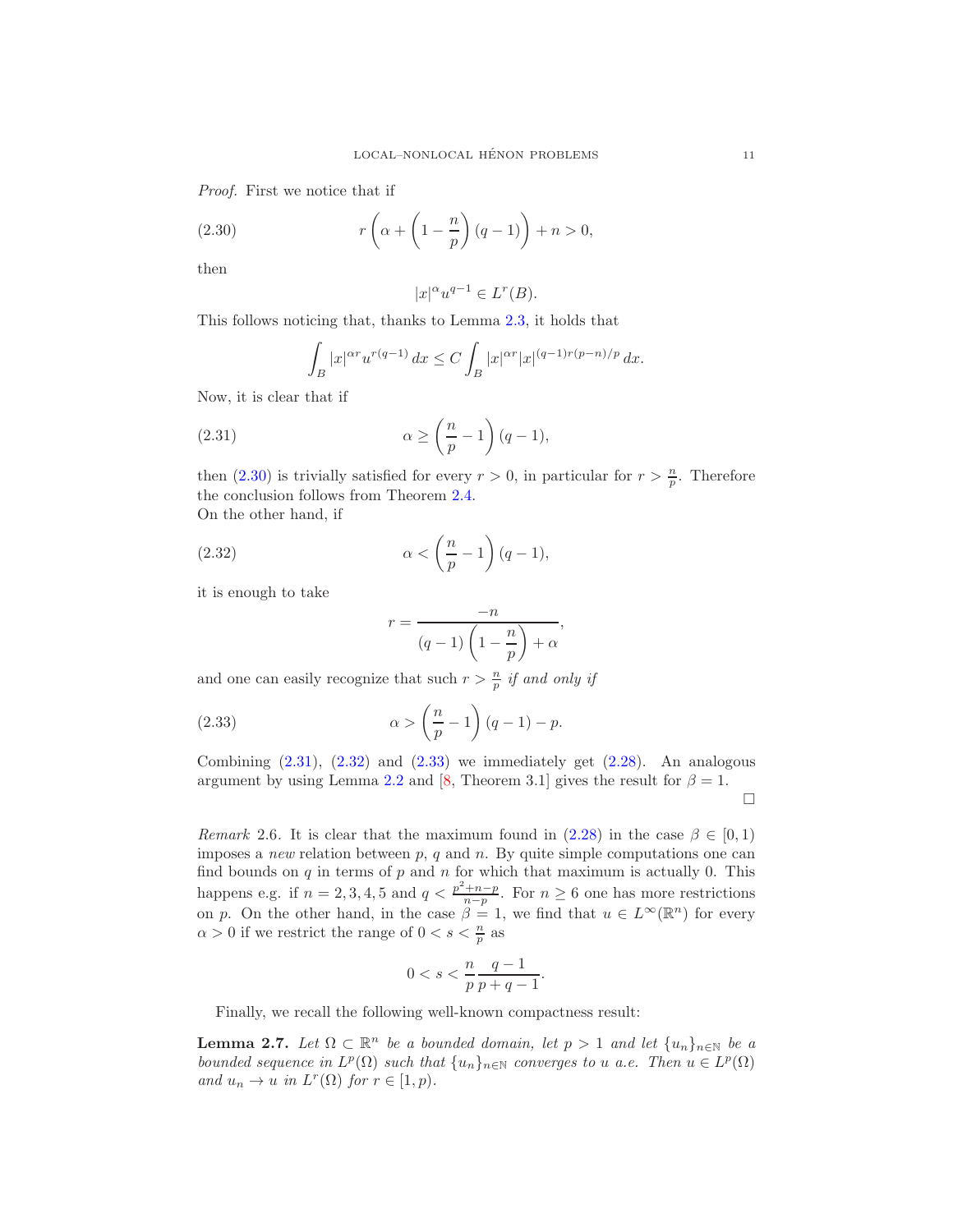#### 3. Existence and non-existence results

<span id="page-11-5"></span><span id="page-11-0"></span>The proof of the existence result follows by using the mountain pass lemma (Proposition [A.2\)](#page-19-10) due to Ambrosetti and Rabinowitz.

<span id="page-11-3"></span>**Lemma 3.1.** *Let*  $p > 1$  *and*  $\alpha > 0$ *. Then the following holds:* 

(i) (case  $\beta = 1$ ) *if*  $s \in (0,1)$  *and*  $n > sp$ , *then the inclusion*  $W_{rad}^{s,p}(\mathbb{R}^n) \subset$  $L^r(|x|^\alpha, B)$  is compact provided that

(3.1) 
$$
1 \leq r < \begin{cases} \frac{np}{n - sp - \alpha p} & \text{if } \alpha < \frac{n - sp}{p}, \\ \infty & \text{if } \alpha \geq \frac{n - sp}{p}. \end{cases}
$$

<span id="page-11-2"></span>(ii)  $(\text{case } \beta \in [0, 1))$  if  $n \ge \max\{2, p\}$ , then the inclusion  $W_{rad}^{1,p}(\mathbb{R}^n) \subset L^r(|x|^\alpha, B)$ *is compact provided that*

(3.2) 
$$
1 \leq r < \begin{cases} \frac{np}{n-p-\alpha p} & \text{if } \alpha < \frac{n-p}{p}, \\ \infty & \text{if } \alpha \geq \frac{n-p}{p}. \end{cases}
$$

*Proof.* We start proving (i), hence let  $u \in W^{s,p}_{rad}(\mathbb{R}^n)$ . By virtue of Lemma [2.2,](#page-6-2) we have

<span id="page-11-1"></span>(3.3)  
\n
$$
\int_{B} |x|^{\alpha r} |u|^r dx \leq c \|u\|_{W^{s,p}(\mathbb{R}^n)}^r \int_{B} |x|^{\alpha r + sr - \frac{rn}{p}} dx
$$
\n
$$
= n\omega_n c \|u\|_{W^{s,p}(\mathbb{R}^n)}^r \int_{0}^{1} \rho^{r(\alpha+s-\frac{n}{p})+n-1} d\rho
$$
\n
$$
= n\omega_n c \|u\|_{W^{s,p}(\mathbb{R}^n)}^r \frac{1}{r(\alpha+s-\frac{n}{p})+n}
$$

provided that  $n + r(\alpha + s - \frac{n}{p}) > 0$ .

Now, let  $\{u_n\}_{n\in\mathbb{N}}$  be a bounded sequence in  $W^{s,p}_{rad}(\mathbb{R}^n)$ . Up to a subsequence, by the compact embedding theorem for fractional Sobolev spaces [\[14,](#page-20-19) Corollary 7.2],

$$
u_n \to u
$$
 strongly in  $L^m(B)$  for all  $m < p_s^*$   
 $u_n \to u$  a.e. in  $B$ .

Therefore,

$$
|x|^{\alpha}u_n \to |x|^{\alpha}u
$$
 a.e. in B.

By estimate [\(3.3\)](#page-11-1) the sequence  $\{|x|^{\alpha}u_n\}_{n\in\mathbb{N}}$  is bounded in  $L^r(B)$  for all r satisfying [\(3.1\)](#page-11-2). In turn, in light of Lemma [2.7,](#page-10-4) it follows that

$$
|x|^\alpha u_n \to |x|^\alpha u \text{ strongly in } L^q(B)
$$

for all  $q < r$ , and then the lemma follows. The proof of (ii) runs in an analogous way, so we omit the details.  $\Box$ 

Let us check that  $\mathcal J$  satisfies the Palais-Smale condition.

<span id="page-11-4"></span>**Lemma 3.2.** Let  $p < q < p_{\beta,\alpha}^*$ . For  $\beta \in [0,1]$  the functional  $\mathcal{J}$  defined in [\(1.3\)](#page-0-2) *satisfies the conditions*

- (i)  $\mathcal{J}(0) = 0$  *and*  $\mathcal{J}(v) \leq 0$  *for some*  $v \neq 0$  *in*  $X_{\beta,rad}(B)$ *,*
- (ii) there exists  $\mu \in (0, ||v||_\beta)$  and  $\sigma > 0$  such that  $\mathcal{J} \geq \sigma$  on  $S_\mu := \{u \in$  $X_{\beta,rad}(B) : ||u||_{\beta} = \mu$ .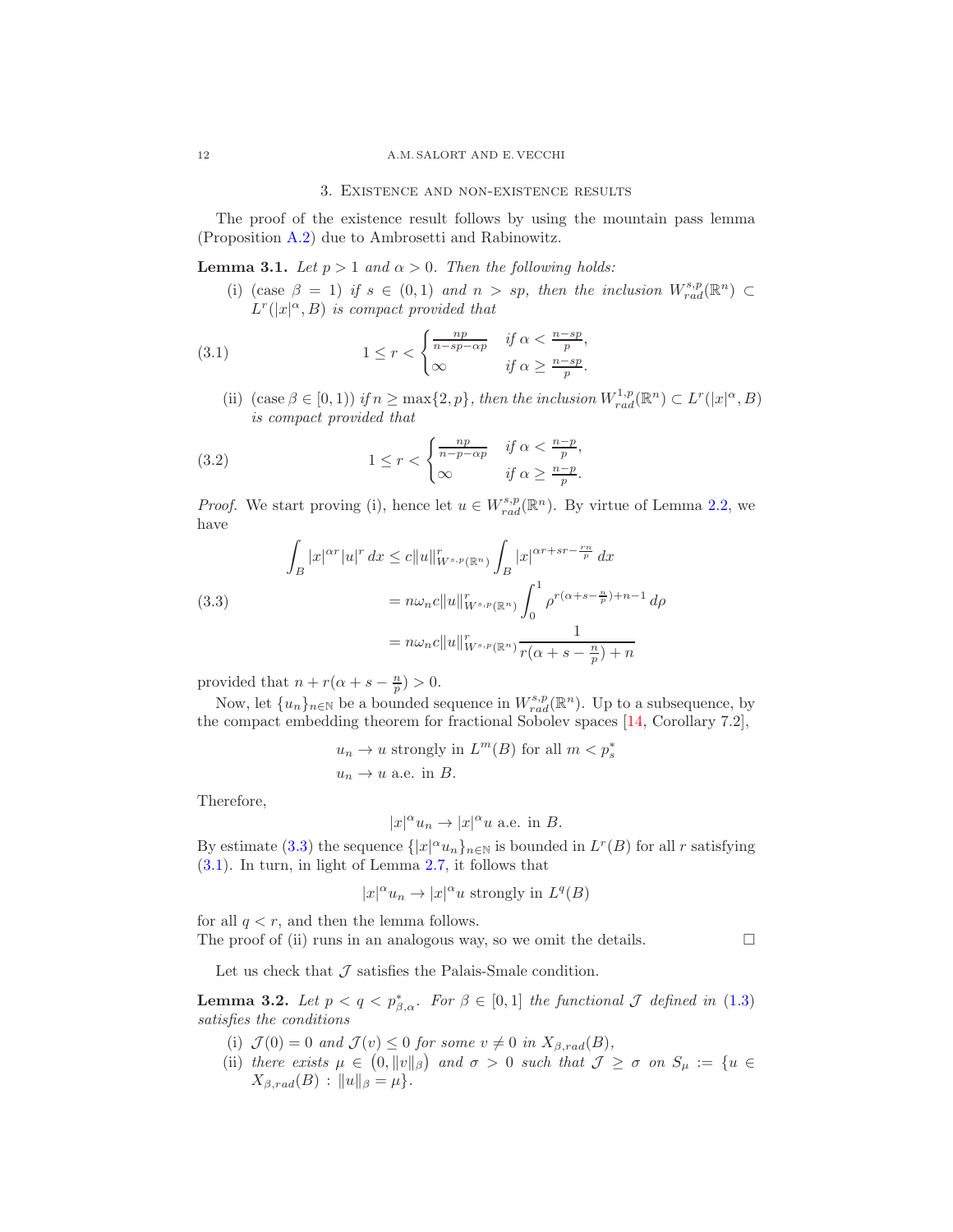*Proof.* Let us check (i). Obviously  $\mathcal{J}(0) = 0$ . Let  $u_0 \in X_{\beta, rad}(B)$  be a positive function such that  $||u_0||_\beta = 1$ . Then, since  $q > p$ , we have that there exists a positive constant  $C > 0$  such that

<span id="page-12-2"></span>(3.4) 
$$
\mathcal{J}(tu_0) \le (1+C)\frac{t^p}{p} - \frac{t^q}{q} \int_{\Omega_\rho} |x|^\alpha (u_0^+)^q dx \le 0
$$

for  $t > 0$  large enough. The constant C can be taken equal to zero in the cases  $\beta = 0$  or  $\beta = 1$ .

Let us check (ii). First, we consider the pure nonlcal case  $\beta = 1$ . We observe that  $\mathcal J$  is well defined since for  $x \in B$ , by Lemma [2.2](#page-6-2)

<span id="page-12-1"></span>(3.5)  

$$
\int_{B} |x|^{\alpha} (u^{+})^{q} dx \leq c [u]_{s,p}^{q} \int_{B} |x|^{\alpha + sq - \frac{nq}{p}} dx
$$

$$
= c [u]_{s,p}^{q} \int_{0}^{1} r^{\alpha + q(s - n/p) + n - 1} dr
$$

$$
\leq c [u]_{s,p}^{q}
$$

for  $q < p^*_{\beta,\alpha}$ . Since  $q > p$ , from [\(3.5\)](#page-12-1) we get that

(3.6) 
$$
\mathcal{J}(u) \ge \frac{1}{p} [u]_{s,p}^p - c [u]_{s,p}^q = \frac{\mu^p}{p} - c \mu^q = \sigma > 0
$$

if  $[u]_{s,p} = \mu$  for  $\mu > 0$  small enough.

The case  $\beta \in [0,1)$  works in a similar way replacing  $[u]_{s,p}$  with  $\|\nabla u\|_{L^p(B)}$  and taking  $s = 1$ . This closes the proof.

<span id="page-12-0"></span>*Remark* 3.3. We note that the function v in (i) is given by  $tu_0$  in [\(3.4\)](#page-12-2). Since t can be taken *large enough* and  $u_0$  has been normalized, we can infer that  $||tu_0||_\beta$  does not depend on s and therefore the Mountain Pass solution found in (ii) has a norm which is uniformly bounded (in s).

<span id="page-12-5"></span>**Lemma 3.4.** Let  $p < q < p^*_{\beta,\alpha}$ . Then, the functional  $\mathcal{J}$  satisfies the Palais-Smale *condition for every*  $\beta \in [0, 1]$ 

*Proof.* Let us first prove that every Palais-Smale sequence  $\{u_n\}_{n\in\mathbb{N}}\subset X_{\beta,rad}(B)$ for  $\mathcal J$  is bounded. Since  $\mathcal J'(u_n) \to 0$ , (3.7)

<span id="page-12-3"></span>
$$
|\langle \mathcal{J}'(u_n), u_n \rangle| = \left| (1 - \beta) \|\nabla u_n\|_{L^p(B)}^p + \beta [u_n]_{s,p}^p - \int_B |x|^\alpha (u_n^+)^q dx \right| \le ||u_n||_\beta,
$$

for *n* large enough. The condition  $|\mathcal{J}(u_n)| \leq C$  is equivalent to

<span id="page-12-4"></span>(3.8) 
$$
\left|\frac{1-\beta}{p}\|\nabla u_n\|_{L^p(B)}^p + \frac{\beta}{p} [u_n]_{s,p}^p - \frac{1}{q} \int_B |x|^\alpha (u_n^+)^q dx\right| \leq C.
$$

From  $(3.7)$  and  $(3.8)$  it follows that

$$
(1 - \beta) \|\nabla u_n\|_{L^p(B)}^p + \beta [u_n]_{s,p}^p \le pC + \frac{p}{q} \int_B |x|^\alpha (u_n^+)^q dx
$$
  

$$
\le pC + \frac{p}{q} \|u_n\|_\beta + \frac{(1 - \beta)p}{q} \|\nabla u_n\|_{L^p(\mathbb{R}^n)}^p + \frac{\beta p}{q} [u_n]_{s,p}^p
$$

from where, since  $p < q$ , we get that

$$
\left(1 - \frac{p}{q}\right) \left((1 - \beta) \|\nabla u_n\|_{L^p(B)}^p + \beta [u_n]_{s,p}^p\right) \leq pC + \frac{p}{q} \|u_n\|_{\beta}.
$$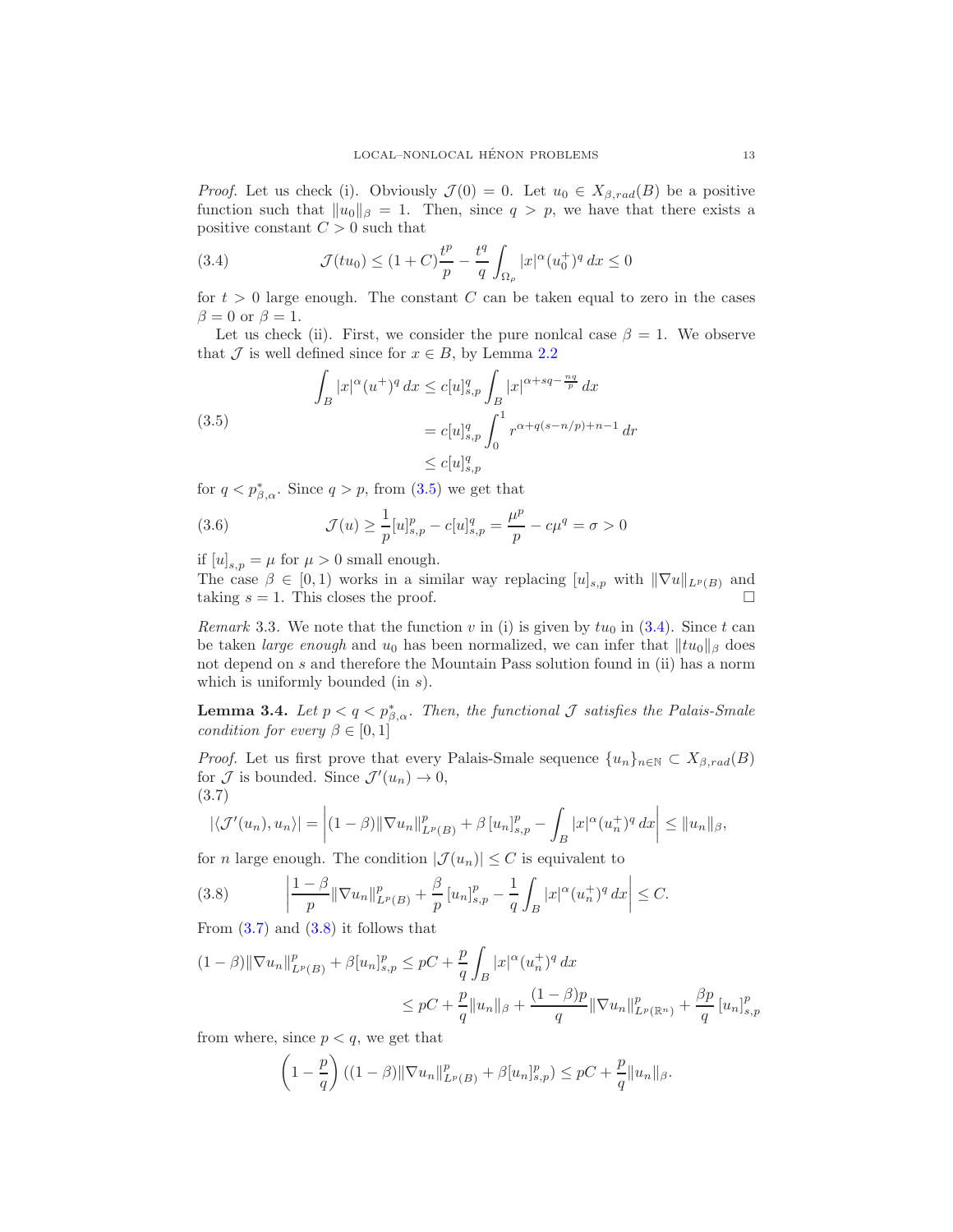<span id="page-13-1"></span>In particular, when  $\beta = 1$  this gives that

$$
\left(1 - \frac{p}{q}\right)[u_n]_{s,p}^p \leq pC + \frac{p}{q}[u_n]_{s,p},
$$

and when  $\beta \in [0, 1)$ ,

<span id="page-13-0"></span>
$$
\left(1-\frac{p}{q}\right) \|\nabla u_n\|_{L^p(B)}^p \leq pC + \frac{p}{q} \|\nabla u_n\|_{L^p(B)}.
$$

Hence, for  $\beta \in [0,1]$  the sequence  $\{u_n\}_{n\in\mathbb{N}}$  is bounded in  $X_{\beta,rad}(B)$ . Passing now to a subsequence, we have  $u_n \rightharpoonup u$  in  $X_{\beta,rad}(B)$ . Let us first prove that

(3.9) 
$$
\lim_{n \to \infty} \int_{B} |x|^{\alpha} (u_n^+)^{q-1} (u_n - u) dx = 0.
$$

Up to a further subsequence, the sequence  ${u_n - u}_{n \in \mathbb{N}}$  converges weakly to zero in  $L^{p^*_{\beta}}(B)$ . Then, in order to get [\(3.9\)](#page-13-0) we have to prove that  $|x|^{\alpha}u_n^{q-1} \to |x|^{\alpha}u^{q-1}$ strongly in  $L^{(p_\beta^*)'}$ , where

(3.10) 
$$
\left(p_{\beta}^{*}\right)' = \begin{cases} \frac{np}{np+p-n} & \text{if } \beta \in [0,1), \\ \frac{np}{np+sp-n} & \text{if } \beta = 1. \end{cases}
$$

This is equivalent to prove that

$$
|x|^{\alpha/(q-1)}u_n \to |x|^{\alpha/(q-1)}u
$$
 strongly in  $L^{(q-1)(p_\beta^*)'}(B)$ .

By using Lemma [3.1,](#page-11-3) this is actually true whenever

(3.11) 
$$
(q-1)(p_{\beta}^*)' < \begin{cases} \frac{np}{n-p-\frac{\alpha p}{q-1}} & \text{if } \beta \in [0,1), \\ \frac{np}{n-sp-\frac{\alpha p}{q-1}} & \text{if } \beta = 1, \end{cases}
$$

that is, when

$$
q
$$

Therefore, from  $(2.7)$ , we have for all  $n \in \mathbb{N}$ ,

$$
\begin{aligned} |\langle \mathcal{L}_{s,p,\beta}(u_n), u_n - u \rangle| &= \left| \langle \mathcal{J}'(u_n), u_n - u \rangle + \int_B |x|^\alpha (u_n^+)^{q-1} (u_n - u) \, dx \right| \\ &\leq \| \mathcal{J}'(u_n) \|_{X^s_\beta(B)} \| u_n - u \|_\beta + \int_B |x|^\alpha (u_n^+)^{q-1} (u_n - u) \, dx \end{aligned}
$$

and the latter tends to 0 as  $n \to \infty$  by virtue of [\(3.9\)](#page-13-0).

Finally, since by Remark [2.1,](#page-5-3)  $\mathcal{L}_{s,p,\beta}$  fulfills the (S)-property of compactness, due to Proposition [A.4](#page-19-7) the previous computations give that  $u_n \to u$  strongly in  $X_{\beta,rad}(B)$ , which concludes the proof.

We are now in position to prove our existence result.

*Proof of Theorem [1.1.](#page-2-3)* From Lemmas [3.2](#page-11-4) and [3.4](#page-12-5) we are in position to apply the Mountain pass Theorem stated in Proposition [A.2.](#page-19-10) Indeed, when  $1 < p < q < p^*_{\beta,\alpha}$ there is a function  $u \in X_{\beta,rad}(B)$  which is a critical point of  $\mathcal J$  and hence is a non-trivial weak solution of [\(1.2\)](#page-0-0). Moreover, Corollary [2.5](#page-9-2) and Remark [2.6](#page-10-5) ensure that  $u \in L^{\infty}(B)$  under our assumptions of the parameters.

As already mentioned, the non-existence result follows from [\[34\]](#page-20-3).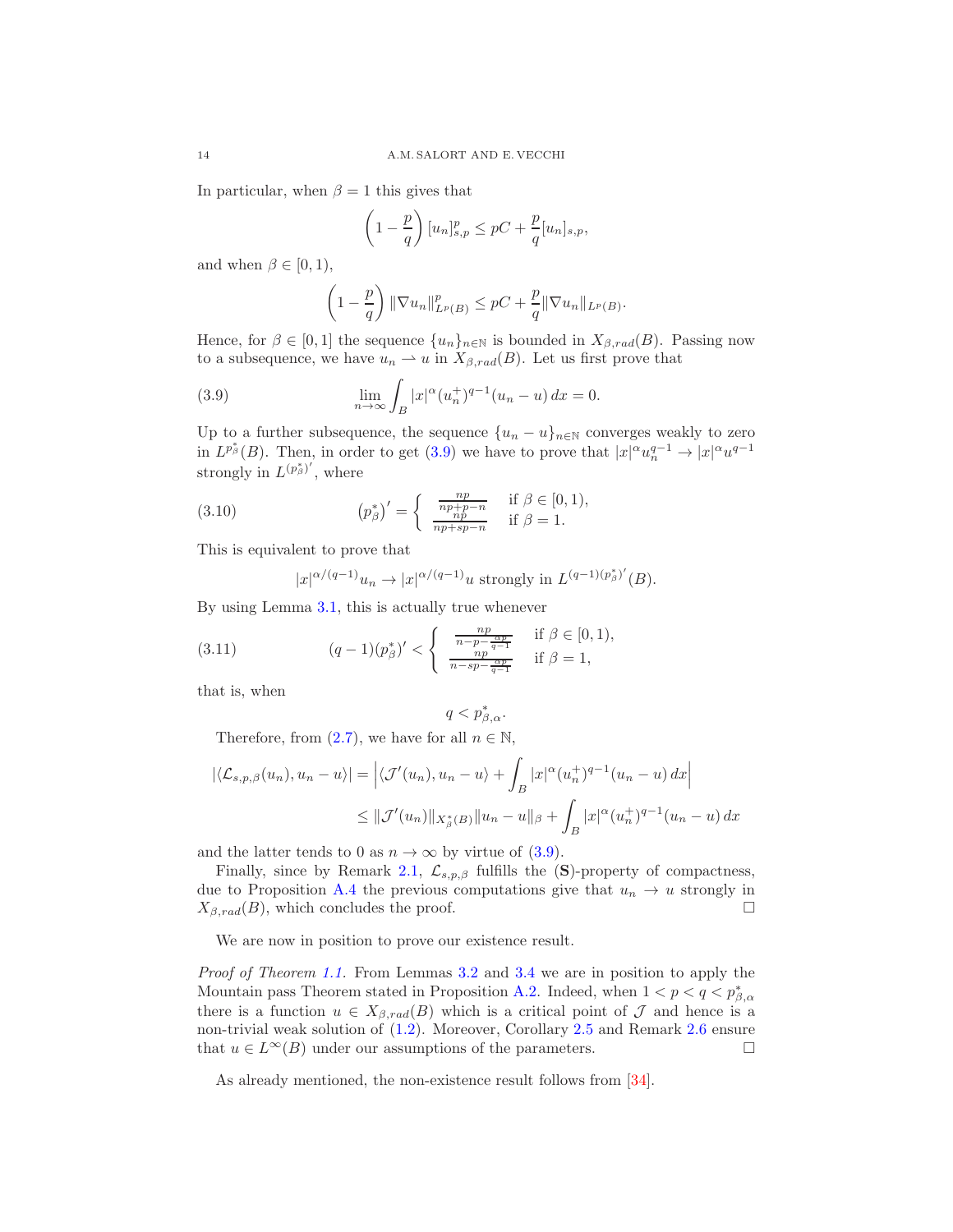<span id="page-14-5"></span>*Proof of Theorem [1.2.](#page-2-4)* Given  $u \in X_\beta(B)$ , denote  $u_\lambda(x) = u(\lambda x)$  for  $\lambda > 1$ . For any  $\beta \in [0, 1]$  it is easy to check that

$$
||u_\lambda||_\beta \leq \lambda^{-\gamma} ||u||_\beta
$$

with  $\gamma = \frac{n - sp}{p}$  when  $\beta \in [0, 1)$  and  $\gamma = \frac{n - p}{p}$  when  $\beta = 1$ .

Denote  $f(x,t) = |x|^{\alpha} t^{q-1}$  and  $F(x,u) = \int_0^u f(x,t) dt$  and let  $u \in X_\beta(B)$  be a weak solution of  $(1.2)$ . A straightforward computation shows that f is supercritical in the sense that

$$
\beta t f(x,t) > nF(x,t) + x \cdot F_x(x,t) \quad \text{for all } t \in B \text{ and } t \neq 0
$$

whenever  $q > (n + \alpha)/\gamma$ , i.e., when

(3.12) 
$$
q > \frac{p(n+\alpha)}{n-sp} \text{ when } \beta \in (0,1], \qquad q > \frac{p(n+\alpha)}{n-p} \text{ when } \beta = 1.
$$

If  $u \in X_\beta(B) \cap W^{1,r}(B) \cap L^\infty(\Omega)$ , by [\[34,](#page-20-3) Proposition 1.4] we have that  $u \equiv 0$ .

In particular, if  $u \in X_{\beta,rad}(B)$  is a weak solution of [\(1.2\)](#page-0-0), by [\[14,](#page-20-19) Proposition 2.2] we have that  $u \in W^{1,p}(B)$ ; moreover, by Corollary [2.5](#page-9-2) and Remark [2.6](#page-10-5)  $u \in L^{\infty}(B)$ . As a consequence, by [\[34,](#page-20-3) Proposition 1.4] we obtain that  $u \equiv 0$ .

# 4. Stability of solutions

<span id="page-14-0"></span>This section is devoted to prove our stability result for solutions of  $(1.2)$  as  $s \nearrow 1$ . We start with the following useful lemma.

<span id="page-14-4"></span>**Lemma 4.1.** Let  $s_k \uparrow 1$  and  $v_k \in W_0^{1,p}(B)$  be such that  $\sup_k \|\nabla v_k\|_{L^p(\mathbb{R}^n)}^p < \infty$ . *Assume without loss of generality that*  $v_k \to v$  *strongly in*  $L^p(B)$ *. Then, for every*  $u \in W_0^{1,p}(\Omega)$  we have that

<span id="page-14-2"></span><span id="page-14-1"></span>
$$
\langle \mathcal{L}_{s_k,p,\beta} u, v_k \rangle \to \langle -\Delta_p u, v_k \rangle.
$$

*Proof.* If we prove that for any  $u \in W_0^{1,p}(B)$ 

(4.1) 
$$
\langle -\Delta_p u, v \rangle \leq \liminf_{k \to \infty} \langle \mathcal{L}_{s_k, p, \beta} u, v \rangle,
$$

then applying [\(4.1\)](#page-14-1) to  $-u$  gives the reverse inequality and hence the result. By a refinement of [\[7,](#page-19-0) Section 3] we have

(4.2) 
$$
\|\nabla(u+tv)\|_{L^p(\mathbb{R}^n)}^p \leq \liminf_{k \to \infty} [u+tv_k]_{s_k, p}^p
$$

Moreover, from [\[7\]](#page-19-0) it follows that

(4.3) 
$$
\lim_{k \to \infty} [u]_{s_k, p}^p = ||\nabla u||_{L^p(\mathbb{R}^n)}^p.
$$

Denote  $I := \|\nabla(u + tv)\|_{L^p(\mathbb{R}^n)}^p - \|\nabla u\|_{L^p(\mathbb{R}^n)}^p$ . We write  $I = \beta I + (1 - \beta)I.$ 

By using the lower semicontinuity of the  $L^p$  norm, we have

<span id="page-14-3"></span>
$$
(1-\beta)I \leq (1-\beta)\liminf_{k\to\infty}\left(\|\nabla(u+tv_k)\|_{L^p(\mathbb{R}^n)}^p-\|\nabla u\|_{L^p(\mathbb{R}^n)}^p\right).
$$

From  $(4.2)$  and  $(4.3)$  we get

$$
\beta I \leq \beta \liminf_{k \to \infty} \left( [u + tv_k]_{s_k, p}^p - [u]_{s_k, p}^p \right).
$$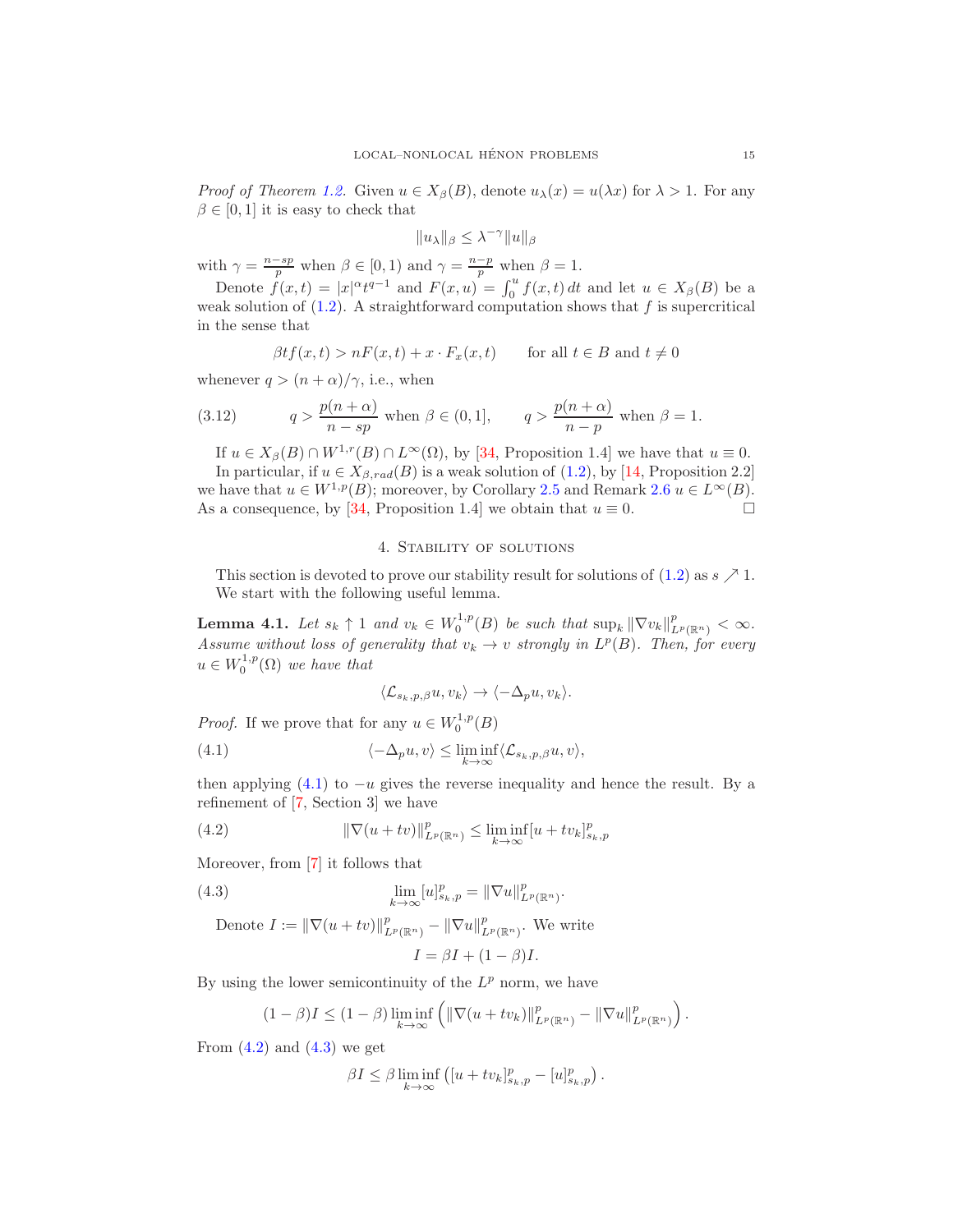Then, from the last three relations and the superaditivity property of the liminf we obtain

$$
I \leq \liminf_{k \to \infty} \left( (1 - \beta) \left( \|\nabla (u + tv_k)\|_{L^p(\mathbb{R}^n)}^p - \|\nabla u\|_{L^p(\mathbb{R}^n)}^p \right) + \beta \left( [u + tv_k]_{s_k, p}^p - [u]_{s_k, p}^p \right) \right)
$$

.

Then, from [\[21,](#page-20-24) Lemma 2.7] it is immediate that

$$
\langle -\Delta_p u, v \rangle + o(1) \le \liminf_{k \to \infty} \left( (1 - \beta) \langle -\Delta_p u, v_k \rangle + \beta \langle (-\Delta_p)^{s_k} u, v_k \rangle \right) + o(1)
$$
  
= 
$$
\liminf_{k \to \infty} \langle \mathcal{L}_{s_k, p, \beta} u, v_k \rangle + o(1)
$$

from where  $(4.1)$  follows.

*Proof of Theorem [1.3.](#page-2-5)* The proof closely follows the one of [\[21,](#page-20-24) Theorem 3.3]. We start assuming that  $u_k \to u$  in  $L^p(B)$ . Since the sequence  $\{u_k\}_{k\in\mathbb{N}}$  is uniformly bounded in  $X_{\beta,rad}(B)$ , and hence, due to [\[7\]](#page-19-0), we can infer that  $u \in W_0^{1,p}(B)$ . Possibly passing to a subsequence, we can also suppose that  $u_k \to u$  a.e. in B. Now, we define the sequence of functions  $\{\eta_k\}_{k\in\mathbb{N}}$  as follows:

(4.4) 
$$
\eta_k := \mathcal{L}_{s_k, p, \beta} u_k \in W^{-1, p'}(B).
$$

By equation [\(1.2\)](#page-0-0) and the fact that  $\sup_{k \in \mathbb{N}} ||u_k||_{\beta}^p < \infty$ , we get that the sequence  ${\{\eta_k\}_{k\in\mathbb{N}}}$  is actually bounded in  $W^{-1,p'}(B)$ , and therefore, possibly passing once again to a subsequence, we can infer the existence of a function  $\eta \in W^{-1,p'}(B)$ such that

(4.5) 
$$
\eta_k \rightharpoonup \eta \quad \text{weakly in } W^{-1,p'}(B).
$$

Now, since the  $u_k$ 's are weak solutions of  $(1.2)$ , and exploiting the appropriate convergences, we find that for every  $v \in W_0^{1,p}(B)$  it holds that (4.6)

$$
0 = \langle \mathcal{L}_{s_k, p, \beta}, v \rangle - \int_B |x|^\alpha u_k^{q-1} v \, dx \to \langle \eta, v \rangle - \int_B |x|^\alpha u^{q-1} v \, dx \quad \text{as } k \to +\infty.
$$

The monotonicity of both the  $p$ -Laplacian and the fractional  $p$ -Laplacian implies that

(4.7) 
$$
0 \leq \langle \mathcal{L}_{s_k, p, \beta} u_k, u_k - v \rangle - \langle \mathcal{L}_{s_k, p, \beta} v, u_k - v \rangle = \int_B |x|^{\alpha} u_k^{q-1} (u_k - v) dx - \langle \mathcal{L}_{s_k, p, \beta} v, u_k - v \rangle.
$$

Passing to the limit as  $k \to +\infty$ , and using Lemma [4.1,](#page-14-4) we get

(4.8) 
$$
0 \leq \int_B |x|^\alpha u^{q-1} (u-v) dx - \langle -\Delta_p v, u-v \rangle = \langle \eta, u-v \rangle - \langle -\Delta_p v, u-v \rangle.
$$

Now, taking  $v = u - tw$  for a given  $w \in W_0^{1,p}(B)$  and with  $t > 0$ , we obtain that

(4.9) 
$$
0 \leq \langle \eta, tw \rangle - \langle -\Delta_p(u - tw), tw \rangle
$$

$$
= \langle \eta, w \rangle - \langle -\Delta_p(u - tw), w \rangle
$$

$$
\to \langle \eta, w \rangle - \langle -\Delta_p u, w \rangle \text{ as } t \to 0^+.
$$

This shows that  $u \in W_0^{1,p}(B)$  is a weak solution of  $(1.2)$  with  $\beta = 0$ .

<span id="page-15-0"></span>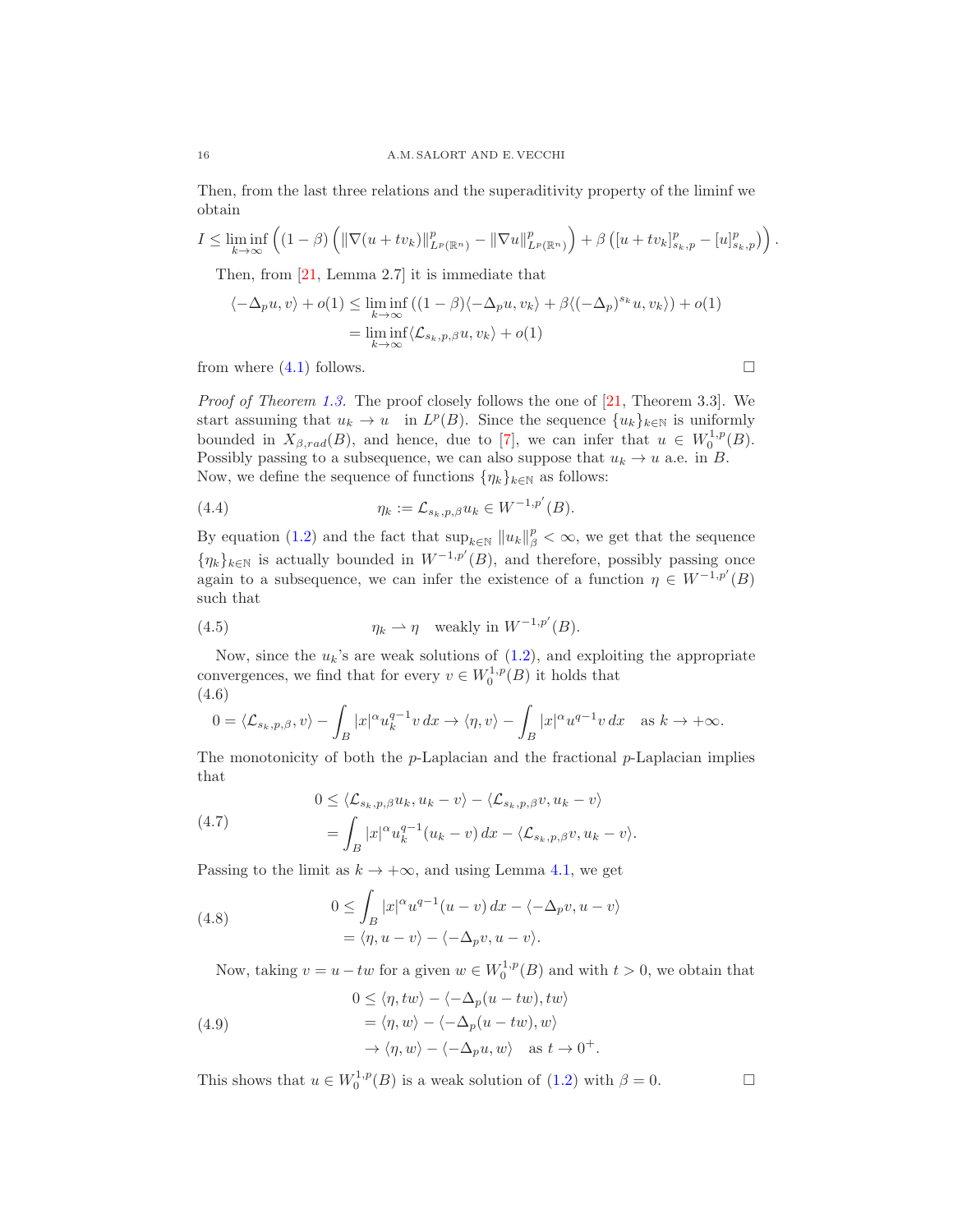## <span id="page-16-4"></span>5. The linear case: existence of non-radial ground states

<span id="page-16-0"></span>The aim of this section is, following the ideas of [\[38\]](#page-21-0), to prove that under suitable conditions on  $\beta$  and q, there exists  $\alpha^* > 0$  such that, ground states of  $\mathcal{L}_{s,p,\beta}$  in the linear case are no radial provided  $\alpha > \alpha^*$ .

We recall the following relation (see for instance [\[22,](#page-20-25) Lemma 4.2]).

<span id="page-16-1"></span>**Lemma 5.1.** *Let*  $u \in W^{1,p}(\mathbb{R}^n)$ ,  $1 \leq p < \infty$ *. Then, for each*  $0 < s < 1$ 

$$
\iint_{\mathbb{R}^{2n}} \frac{|u(x) - u(y)|^p}{|x - y|^{n+2s}} dx dy \le \frac{n\omega_n}{p} \left( \frac{1}{1 - s} \|\nabla u\|_{L^p(\Omega)}^p + \frac{2^p}{s} \|u\|_{L^p(\Omega)}^p \right).
$$

*In particular, if*  $u \in X_p(B)$ *, for some*  $c = c(n, s, p)$ 

$$
\iint_{\mathbb{R}^{2n}} \frac{|u(x) - u(y)|^p}{|x - y|^{n+2s}} dx dy \le c \|\nabla u\|_p.
$$

In order to simplify our notation, in this section we redefine the Gagiardo seminorm as

(5.1) 
$$
[u]_{s,p} := \left(C(n,s,p)\iint_{\mathbb{R}^{2n}} \frac{|u(x)-u(y)|^p}{|x-y|^{n+2s}} dx dy\right)^{1/p},
$$

where, in light of Lemma  $5.1$  the constant  $C$  is chosen such that

(5.2) 
$$
[u]_{s,p} \le ||\nabla u||_{L^p(\Omega)}
$$

for all  $u \in X_p(B)$ .

Moreover, for  $\beta \in [0,1)$  we set

<span id="page-16-2"></span>
$$
\mathcal{L}_{s,\beta}u := (-\Delta)u + \beta(-\Delta)^s u.
$$

We say that  $u \in X_2(B)$  is a *ground state* of

$$
\mathcal{L}_{s,\beta}u = |x|^{\alpha}u^{q-1}, \ u > 0 \text{ in } B
$$

if  $u$  is a minimizer of

$$
\inf_{0 \neq u \in X_2(B)} R(u)
$$

where

$$
R(u) = \frac{Z(u)}{N(u)} = \frac{\beta[u]_{s,2}^2 + ||\nabla u||_{L^2(\Omega)}^2}{\left(\int_B |x|^{\alpha} |u|^q dx\right)^{\frac{2}{q}}}.
$$

**Proposition 5.2.** *Let*  $\alpha > 0$ ,  $0 \le \beta \le 1$ ,  $n \ge 3$  *and*  $q > 2 + \beta$ *. Then any radial minimizer of* R *satisfies that*

(5.3) 
$$
\beta[u]_{s,2}^2 + ||\nabla u||_{L^2(B)}^2 \le \frac{(1+\beta)(n-1)}{q-2-\beta} \int_B \frac{u^2}{|x|^2} dx
$$

*Proof.* We assume that  $N(u) = 1$ . Let  $u \in X_2(B)$  be a minimizer of R and define  $g(t) = R(u + tv)$  for  $t \ge 0$  and  $v \in X_2(B)$ . Then  $g''(0) \ge 0$  and  $g'(0) = 0$ , which gives

<span id="page-16-3"></span>
$$
g''(0) = \frac{1}{N^2(u)} \left( \langle Z''(u)v, v \rangle N(u) - \langle N''(u)v, v \rangle Z(u) \right)
$$

An easy computation shows that

$$
\langle Z''(u)v, v \rangle = 2 \left( \beta C \iint_{\mathbb{R}^n \times \mathbb{R}^n} \frac{|v(x) - v(y)|^2}{|x - y|^{n+2s}} dx dy + \int_B |\nabla v|^2 dx \right)
$$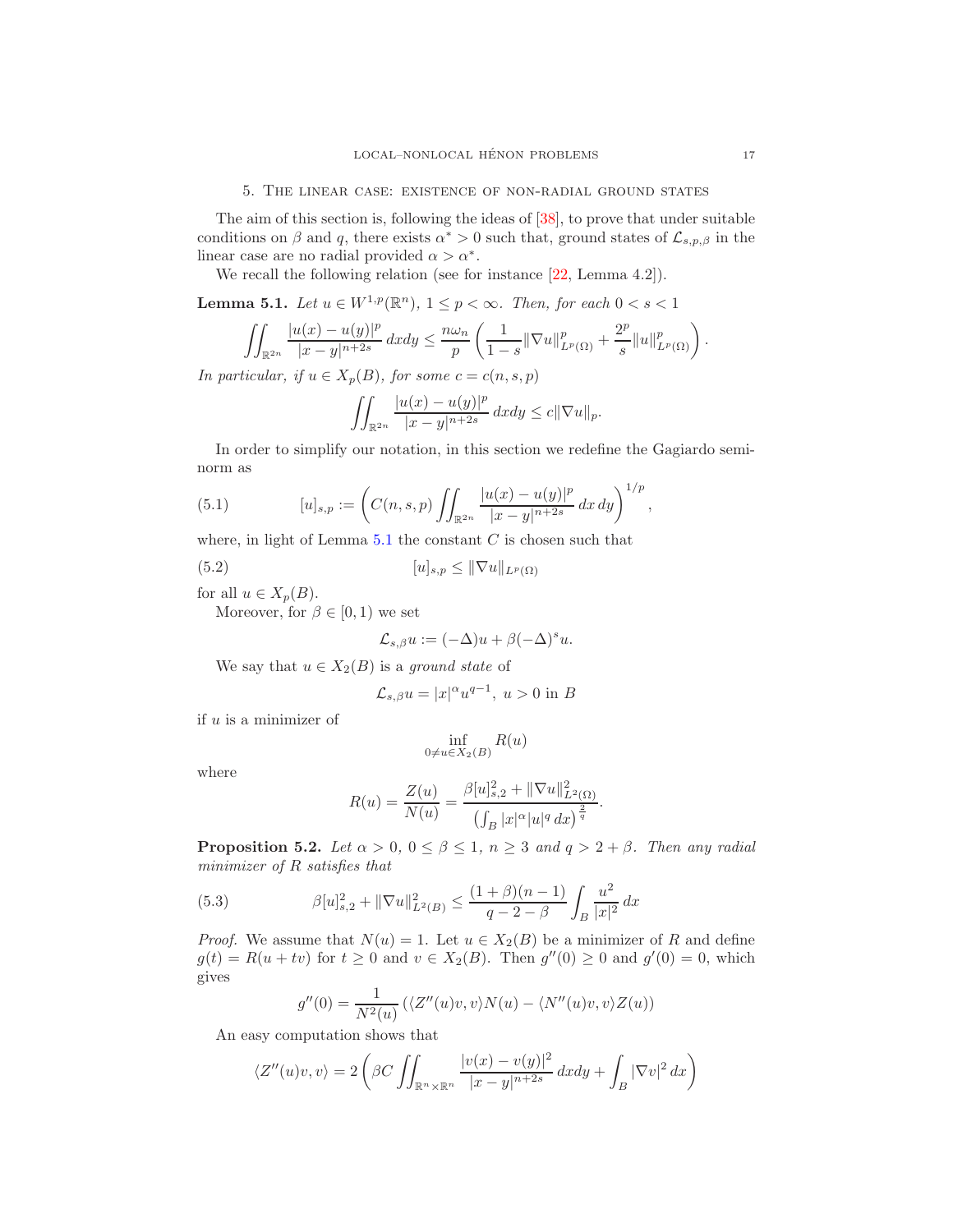and that

$$
\langle N''(u)v, v \rangle = 2(2-q)\left(\int_B |x|^\alpha uv \, dx\right)^2 + 2(q-1)\int_B |x|^\alpha v^2 \, dx.
$$

Then,  $g''(0) \geq 0$  is equivalent to  $I_1 \leq I_2$  where

$$
I_1 := \left( (2-q) \left( \int_B |x|^\alpha uv \, dx \right)^2 + (q-1) \int_B |x|^\alpha |uv|^2 \, dx \right) (\beta [u]_{s,2}^2 + ||\nabla u||_{L^2(B)}^2)
$$
  
\n
$$
I_2 := \left( \beta C \int \int_{\mathbb{R}^n \times \mathbb{R}^n} \frac{|v(x) - v(y)|^2}{|x - y|^{n+2s}} \, dxdy + \int_B |\nabla v|^2 \, dx \right)
$$

Observe that by [\(5.2\)](#page-16-2)

$$
I_2 \leq (1+\beta) \|\nabla v\|_{L^2(B)}^2.
$$

Assume u is radial and choose v of the form  $v = u(r)f(\sigma)$ , where f is a smooth function defined in  $S^{n-1}$  with zero mean. Observe that  $v \in X_2(B)$  for  $n \geq 3$ . Since

$$
|\nabla v|^2 = \left(\frac{\partial u}{\partial r}\right)^2 f^2 + \frac{u^2}{r^2} |\nabla_\sigma f|^2
$$

we have that

$$
\frac{1}{1+\beta}I_2 \le \int_B |\nabla v|^2 dx = \int_B |\nabla u(|x|)|^2 dx \int_{S^{n-1}} f^2 dS_\sigma + \int_B \frac{u(|x|)^2}{|x|^2} dx \int_{S^{n-1}} |\nabla_\sigma f|^2 dS_\sigma
$$
  

$$
\le \left(\beta [u]_{s,2}^2 + \|\nabla u\|_{L^2(B)}^2\right) \int_{S^{n-1}} f^2 dS_\sigma + \int_B \frac{u(|x|)^2}{|x|^2} dx \int_{S^{n-1}} |\nabla_\sigma f|^2 dS_\sigma;
$$

since f has zero mean and  $N(u) = 1$  we get

$$
I_1 = \left( (2-q) \left( \int_B |x|^\alpha u(|x|) dx \int_{S^{n-1}} f dS_\sigma \right)^2 + (q-1) \int_B |x|^\alpha u(|x|)^2 dx \int_{S^{n-1}} f^2 dS_\sigma \right) Z(u)
$$
  
=  $(q-1) (\beta[u]_{s,2}^2 + ||\nabla u||_{L^2(B)}^2) \int_{S^{n-1}} f^2 dS_\sigma.$ 

Then  $I_1\leq I_2$  means that

$$
(q-2-\beta)(\beta[u]_{s,2}^2 + \|\nabla u\|_{L^2(B)}^2) \int_{S^{n-1}} f^2 dS_{\sigma} \le (1+\beta) \int_B \frac{u(|x|)^2}{|x|^2} dx \int_{S^{n-1}} |\nabla_{\sigma} f|^2 dS_{\sigma}
$$

that is

$$
\frac{q-2-\beta}{1+\beta}(\beta[u]_{s,2}^2 + ||\nabla u||_{L^2(B)}^2) \leq \mathcal{S}_n(f) \int_B \frac{u^2}{|x|^2} dx
$$

where

$$
S_n(f) = \frac{\int_{S^{n-1}} |\nabla_{\sigma} f|^2 \, dS_{\sigma}}{\int_{S^{n-1}} f^2 \, dS_{\sigma}}.
$$

Since the infimum of  $S_n(f)$  over all  $f \in H^1(S^{n-1})$  with  $\int_{S^{n-1}} = 0$  equals to  $n-1$ , we get

$$
\beta[u]_{s,2}^2 + ||\nabla u||_{L^2(B)}^2 \le \frac{(1+\beta)(n-1)}{q-2-\beta} \int_B \frac{u^2}{|x|^2} dx
$$

and the proof concludes.  $\hfill \square$ 

We are now ready to prove Theorem [1.5.](#page-3-0)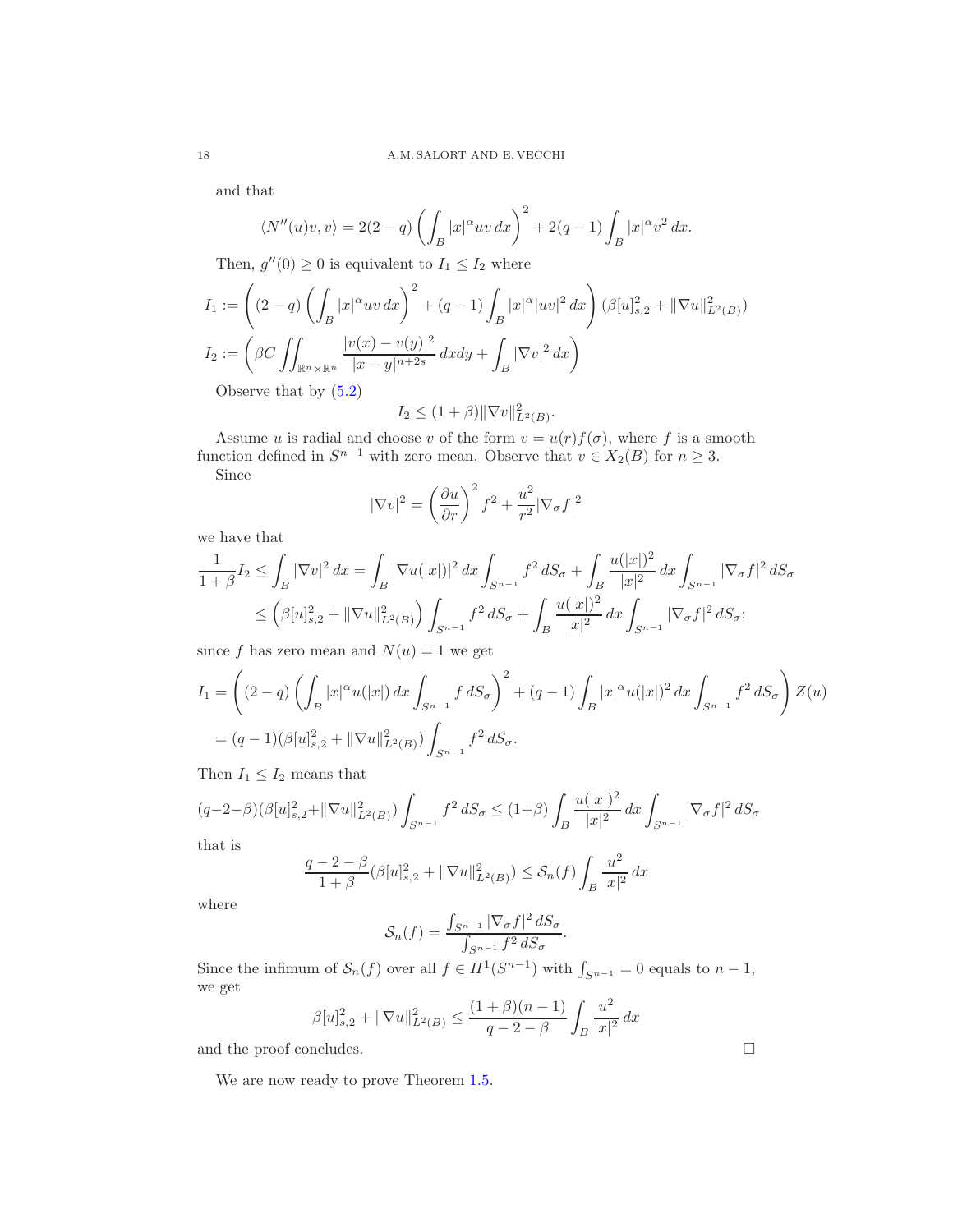<span id="page-18-2"></span>*Proof of Theorem [1.5.](#page-3-0)* Given  $0 < r \leq 1$ , let  $u_\alpha(r) \in X_2(B_r)$  be the ground state of

<span id="page-18-0"></span>
$$
-\Delta u = |x|^{\alpha} u^{q-1}, \ u > 0 \text{ in } B_r
$$

normalized such that  $Z(u_\alpha(r)) = 1$ . When  $r = 1$  we just write  $u_\alpha$ .

*Step 1*. It holds that

(5.4) 
$$
\int_{B_r} |\nabla u_\alpha|^2 dx \to 0 \quad \text{as } \alpha \to \infty.
$$

Indeed, from the equation for  $u_{\alpha}$ , as in [\[38,](#page-21-0) Equation 16], we get

$$
\int_{B_r} |\nabla u_\alpha|^2 \, dx \le \int_{B_r} |\nabla u_\alpha|^2 \, dx + \beta [u_\alpha]_{s,2}^2 \le \frac{\int_{B_r} |x|^\alpha u_\alpha^q \, dx}{\int_{B} |x|^\alpha u_\alpha^q \, dx}.
$$

Now, since by [\(5.2\)](#page-16-2),  $||u_{\alpha}||_{L^{2}(B_{r})}^{2} \leq ||u_{\alpha}||_{L^{2}(B_{r})}^{2} + \beta [u_{\alpha}]_{s,2}^{2} \leq (1+\beta)||u_{\alpha}||_{L^{2}(B_{r})}^{2}$ , the claim follows similarly as in the proof of [\[38,](#page-21-0) Lemma 3.1].

*Step 2*. Consider the ground state  $u_{\alpha}$  in B. Let us see that

(5.5) 
$$
\int_{B} \frac{u_{\alpha}^{2}}{|x|^{2}} dx \to 0 \quad \text{as } \alpha \to \infty.
$$

Indeed, as in [\[38,](#page-21-0) Proposition 3.1, Step 1], observe that there exists  $0 < r < 1$ independent of  $\alpha$  such that  $u_{\alpha}(r) < \varepsilon$ .

We decompose  $B$  as

<span id="page-18-1"></span>
$$
\int_{B} \frac{u_{\alpha}^{2}}{|x|^{2}} dx = \int_{B_{r}} \frac{u_{\alpha}^{2}}{|x|^{2}} dx + \int_{A_{r}} \frac{u_{\alpha}^{2}}{|x|^{2}} dx
$$
  

$$
\leq 2 \int_{B_{r}} \frac{\tilde{u}_{\alpha}^{2}}{|x|^{2}} dx + 2 \int_{B_{r}} \frac{u_{\alpha}(r)^{2}}{|x|^{2}} dx + \int_{A_{r}} \frac{u_{\alpha}^{2}}{|x|^{2}} dx
$$

where  $A_r = B \setminus B_r$ ,  $\tilde{u}_\alpha := u_\alpha - u_\alpha(r)$  and  $\tilde{u}_\alpha \in X_2(B_r)$ .

Observe that, as in [\[38,](#page-21-0) Equation 13], from Hardy's inequality and [\(5.4\)](#page-18-0) we get

$$
\int_{B_r} \frac{\tilde{u}_{\alpha}^2}{|x|^2} dx \le \frac{4}{(n-2)^2} \int_{B_r} |\nabla u_{\alpha}|^2 dx \to 0 \quad \text{as } \alpha \to \infty
$$

and, due to the election of  $r$ ,

$$
\int_{B_r} \frac{u_\alpha(r)^2}{|x|^2} dx \le C\varepsilon^2 \quad \text{as } \alpha \to \infty.
$$

For the third term, observe that [\(5.4\)](#page-18-0) gives in particular that

 $u_{\alpha}(r) \rightharpoonup 0$  weakly in  $X_2$  as  $\alpha \to \infty$ .

which, together with Rellich-Kondrakov theorem gives

$$
\int_{A_r} \frac{u_\alpha^2}{|x|^2} dx \to 0 \quad \text{ as } \alpha \to \infty.
$$

Mixing up the last expressions we obtain [\(5.5\)](#page-18-1).

*Step 3*. Finally, from  $(5.3)$  and  $(5.5)$  the result follows.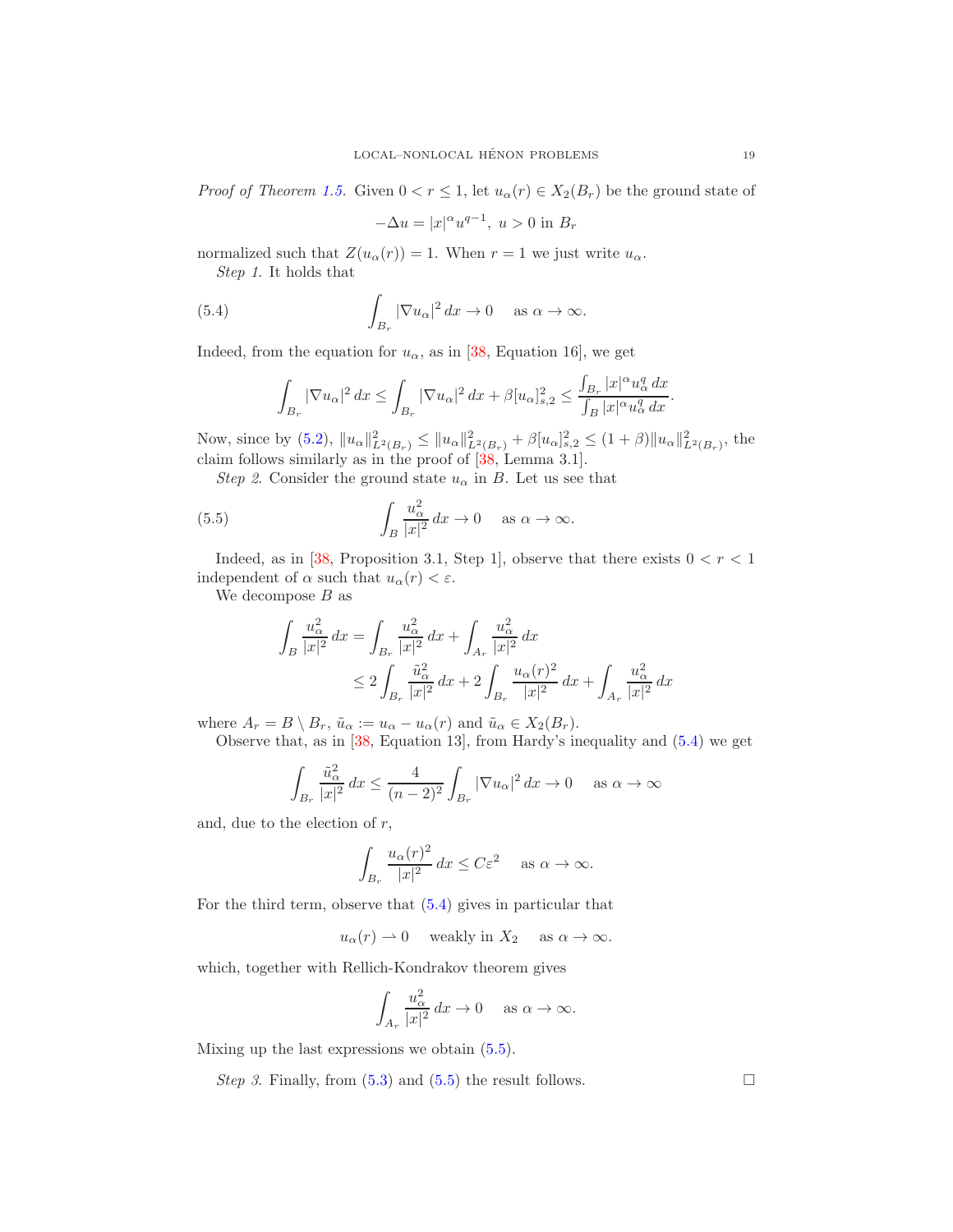Appendix A. Mountain pass lemma

<span id="page-19-12"></span><span id="page-19-6"></span>**Definition A.1.** We say that the functional  $\mathcal{J}$  satisfies the *Palais-Smale compactness condition* if each sequence  $\{u_n\}_{n\in\mathbb{N}}\subset \mathcal{X}_{rad}(B)$  such that

(i)  $\{\mathcal{J}(u_n)\}_{n\in\mathbb{N}}$  is bounded, and

(ii)  $\mathcal{J}'(u_n) \to 0$  in  $\mathcal{X}_{\text{rad}}(B)$ is precompact in  $\mathcal{X}_{rad}(B)$ .

We state the *mountain-pass theorem* due to Ambrossetti and Rabinowitz [\[1\]](#page-19-11).

<span id="page-19-10"></span>**Proposition A.2.** Let E be a Banach space and let  $\mathcal{J} \in C^1(E, \mathbb{R})$  satisfy the *Palais-Smale condition. Suppose that*

(i)  $\mathcal{J}(0) = 0$  and  $\mathcal{J}(e) = 0$  for some  $e \neq 0$  in E;

(ii) *there exists*  $\rho \in (0, ||e||)$ ,  $\sigma > 0$  *such that*  $\mathcal{J} \geq \sigma$  *in*  $S_{\rho} = \{u \in E : ||u|| = \rho\}$ *.* 

*Then* J *has a positive critical value*

$$
c=\inf_{h\in\Gamma}\max_{t\in[0,1]}\mathcal{J}(h(t))\geq\sigma>0
$$

*where*

$$
\Gamma = \{ h \in C([0,1], E) \colon h(0) = 0, h(1) = e \}.
$$

<span id="page-19-8"></span>**Definition A.3.** The functional  $\mathcal J$  defined on E satisfies the  $(S)$ -property if  $\{u_n\}_{n\in\mathbb N}$ is a sequence in E such that  $u_n \rightharpoonup u$  weakly in E and  $\langle \mathcal{J}(u_n), u_n - u \rangle \to 0$ , then  $u_n \to u$  strongly in E.

The following result characterizes the (S)*-property*. See [\[33,](#page-20-26) Proposition 1.3].

<span id="page-19-7"></span>**Proposition A.4.** *Let*  $E$  *be a uniformly convex Banach space and let*  $A_p \in C^1(E, \mathbb{R})$ *be such that*

(i) 
$$
\langle A_p(u), v \rangle \le r ||u||_E^{p-1} ||v||_E
$$

(ii)  $\langle A_p(u), u \rangle = r||u||_E^p$ 

*for some*  $r > 0$ *, for all*  $u, v \in E$ *. Then*  $A_p$  *satisfies the* (S)-property.

## **REFERENCES**

- <span id="page-19-11"></span>[1] A. Ambrosetti, P. Rabinowitz, *Dual variational methods in critical point theory and appli*cations, J. Funct. Anal. 14(4), (1973), 349–381. [20](#page-19-12)
- <span id="page-19-2"></span>[2] B. Barrios, A. Quaas, The sharp exponent in the study of the nonlocal Hénon equation in  $\mathbb{R}^N$ : a Liouville theorem and an existence result. Calc. Var. Partial Differential Equations 59(4), (2020), 1–22. [2](#page-1-0)
- <span id="page-19-3"></span>[3] S. Biagi, S. Dipierro, E. Valdinoci, E. Vecchi, Mixed local and nonlocal elliptic operators: regularity and maximum principles, submitted. arXiv:2005.06907 [4,](#page-3-1) [7](#page-6-3)
- <span id="page-19-1"></span>[4] S. Biagi, S. Dipierro, E. Valdinoci, E. Vecchi, Semilinear elliptic equations involving mixed local and nonlocal operators, Proc. Roy. Soc. Edinburgh Sect. A (2020), in press. doi: 10.1017/prm.2020.75 [2,](#page-1-0) [4](#page-3-1)
- <span id="page-19-4"></span>[5] S. Biagi, S. Dipierro, E. Valdinoci, E. Vecchi, A Faber-Krahn inequality for mixed local and nonlocal operators, submitted. arXiv:2104.00830 [4](#page-3-1)
- <span id="page-19-5"></span>[6] S. Biagi, D. Mugnai, E. Vecchi, Global boundedness and maximum principle for a Brezis-Oswald approach to mixed local and nonlocal operators, submitted. arXiv:2103.11382 [4,](#page-3-1) [5](#page-4-3)
- <span id="page-19-0"></span>[7] J. Bourgain, H. Brezis, P. Mironescu, Another look at Sobolev spaces, in Optimal Control and Partial Differential Equations. A Volume in Honor of Professor Alain Bensoussan's 60th Birthday (eds. J. L. Menaldi, E. Rofman and A. Sulem), IOS Press, Amsterdam, 2001, 439–455. [2,](#page-1-0) [15,](#page-14-5) [16](#page-15-0)
- <span id="page-19-9"></span>[8] L. Brasco, E. Parini, The second eigenvalue of the fractional p-Laplacian, Adv. Calc. Var. 9(4), (2016), 323-355. [7,](#page-6-3) [11](#page-10-6)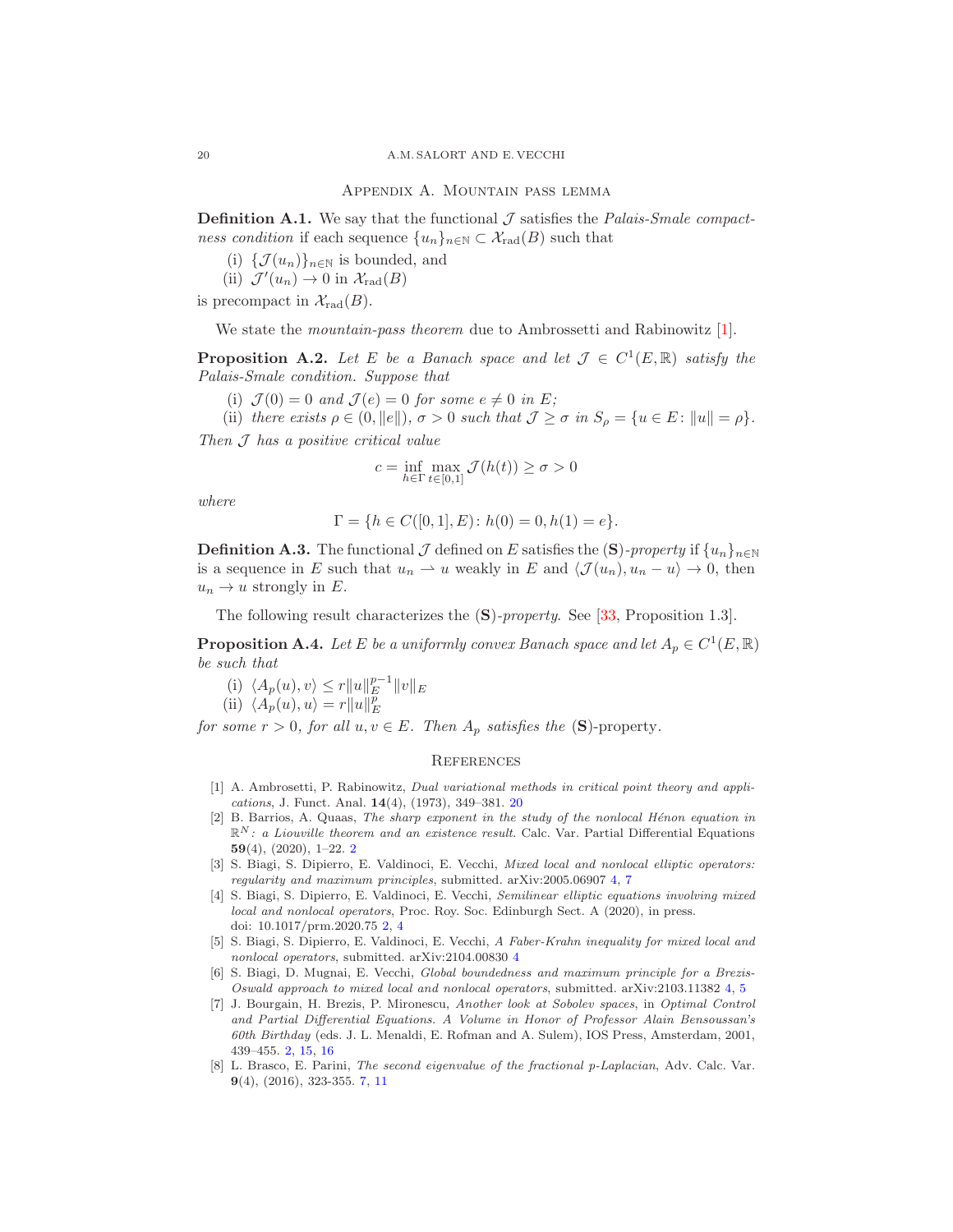- <span id="page-20-7"></span>[9] S. Buccheri, J.V. da Silva, L.H. de Miranda, A System of Local/Nonlocal p-Laplacians: The Eigenvalue Problem and Its Asymptotic Limit as  $p \to \infty$ , Asymptot. Anal. (2021), in press. doi: 10.3233/ASY-211702 [4](#page-3-1)
- <span id="page-20-5"></span>[10] Z.-Q. Chen, P. Kim, R. Song, Z. Vondraček, Boundary Harnack principle for  $\Delta + \Delta^{\alpha/2}$ , Trans. Amer. Math. Soc. 364(8), (2012), 4169–4205. [4](#page-3-1)
- <span id="page-20-15"></span>[11] Z.-Q. Chen, T. Kumagai. A priori Hölder estimate, parabolic Harnack principle and heat kernel estimates for diffusions with jumps, Rev. Mat. Iberoam.  $26(2)$ , (2010), 551-589. [4](#page-3-1)
- <span id="page-20-21"></span>[12] Y. Cho, T. Ozawa, Sobolev inequalities with symmetry, Commun. Contemp. Math. 11(3), (2009), 355–365. [7](#page-6-3)
- <span id="page-20-8"></span>[13] J.V. da Silva, A.M. Salort, A limiting problem for local/non-local p-Laplacians with concaveconvex nonlinearities, Z. Angew. Math. Phys. 71 (2020), Paper No. 191, 27pp. [4](#page-3-1)
- <span id="page-20-19"></span>[14] E. Di Nezza, G. Palatucci, E. Valdinoci, Hitchhiker's guide to the fractional Sobolev spaces, Bull. Sci. Math. 136, (2012), 521–573. [6,](#page-5-4) [12,](#page-11-5) [15](#page-14-5)
- <span id="page-20-16"></span>[15] L.M. Del Pezzo, R. Ferreira, J.D. Rossi, Eigenvalues for a combination between local and nonlocal p-Laplacians Fract. Calc. Appl. Anal.  $22(5)$ ,  $(2019)$ ,  $1414-1436$  $1414-1436$  $1414-1436$ . 4
- <span id="page-20-23"></span>[16] S. Dipierro, M. Medina, I. Peral, E. Valdinoci, Bifurcation results for a fractional elliptic equation with critical exponent in  $\mathbb{R}^n$ , Manuscripta Math. 153 (201[7](#page-6-3)), no. 1-2, 183–230. 7
- <span id="page-20-11"></span>[17] S. Dipierro, E. Proietti Lippi, E. Valdinoci, Linear theory for a mixed operator with Neumann conditions, preprint. arXiv:2006.03850 [4](#page-3-1)
- <span id="page-20-12"></span>[18] S. Dipierro, E. Proietti Lippi, E. Valdinoci, (Non)local logistic equations with Neumann conditions, preprint. arXiv:2101.02315 [4](#page-3-1)
- <span id="page-20-14"></span>[19] S. Dipierro, E. Valdinoci, Description of an ecological niche for a mixed local/nonlocal dispersal: an evolution equation and a new Neumann condition arising from the superposition of Brownian and Lévy processes, Phys. A.  $575$ , (2021), 126052. [4](#page-3-1)
- <span id="page-20-17"></span>[20] B.C. dos Santos, S.M. Oliva, J.D. Rossi, A local/nonlocal diffusion model, Appl. Anal. (2021), in press. [4](#page-3-1)
- <span id="page-20-24"></span>[21] J. Fernández Bonder, A.M. Salort, Stability of solutions for nonlocal problems, Nonlinear Anal. 200, (2020), 112080. [16](#page-15-0)
- <span id="page-20-25"></span>[22] J. Fern´andez Bonder, A.M. Salort, Fractional order Orlicz-Sobolev spaces, J. Funct. Anal.  $277(2)$ , 333-367. (2019) [17](#page-16-4)
- <span id="page-20-4"></span>[23] M. Foondun, Heat kernel estimates and Harnack inequalities for some Dirichlet forms with nonlocal part, Electron. J. Probab., 14(11), (2009), 314–340. [4](#page-3-1)
- <span id="page-20-9"></span>[24] P. Garain, J. Kinnunen, On the regularity theory for mixed local and nonlocal quasilinear elliptic equations, preprint. arXiv:2102.13365 [4](#page-3-1)
- <span id="page-20-13"></span>[25] P. Garain, J. Kinnunen, Weak Harnack inequality for a mixed local and nonlocal parabolic equation, preprint. arXiv:2102.13365 [4](#page-3-1)
- <span id="page-20-10"></span>[26] P. Garain, A. Ukhlov, Mixed local and nonlocal Sobolev inequalities with extremal and as-sociated quasilinear singular elliptic problems, preprint. arXiv:2106.0[4](#page-3-1)458 4
- <span id="page-20-18"></span>[27] A. Gárriz, F. Quirós, J.D. Rossi, *Coupling local and nonlocal evolution equations*, Calc. Var. Partial Differential Equations 59, 112 (2020). [4](#page-3-1)
- <span id="page-20-6"></span>[28] D. Goel, K. Sreenadh, On the second eigenvalue of combination between local and nonlocal p-Laplacian, Proc. Amer. Math. Soc. 147, (2019), no. 10, 4315–4327. [4](#page-3-1)
- <span id="page-20-0"></span>[29] M. Hénon, Numerical experiments on the stability oh spherical stellar systems, Astronomy and Astrophysics 24, (1973), 229–238. [2](#page-1-0)
- <span id="page-20-20"></span>[30] P.L. Lions, Symétrie et compacité dans les espaces de Sobolev, J. Funct. Anal. 49, (1982), 315–334. [6,](#page-5-4) [7](#page-6-3)
- <span id="page-20-2"></span>[31] A.I. Nazarov, On the symmetry of extremals in the weight embedding theorem, Journal of Mathematical Sciences, 107(3), (2001), 3841–3859. [2](#page-1-0)
- <span id="page-20-1"></span>[32] W.M. Ni, A nonlinear Dirichlet problem on the unit ball and its applications, Indiana Univ. Math. J., 31(6), (1982), 801–807. [2,](#page-1-0) [3,](#page-2-6) [5,](#page-4-3) [7](#page-6-3)
- <span id="page-20-26"></span>[33] K. Perera, R.P. Agarwal, D. O'Regan, Morse theoretic aspects of p-Laplacian type operators Mathematical Surveys and Monographs, 161. American Mathematical Society, Providence, RI, 2010. xx+141 pp. [20](#page-19-12)
- <span id="page-20-3"></span>[34] X. Ros–Oton, J. Serra, Nonexistence results for nonlocal equations with critical and supercritical nonlinearities, Comm. Partial Differential Equations,  $40(1)$ ,  $(2015)$ ,  $115-133$ . [3,](#page-2-6)  $14$ , [15](#page-14-5)
- <span id="page-20-22"></span>[35] R. Servadei, E. Valdinoci, Weak and viscosity solutions of the fractional Laplace equation, Publ. Mat. 58 (2014), no. 1, 133–154. [7,](#page-6-3) [8](#page-7-6)